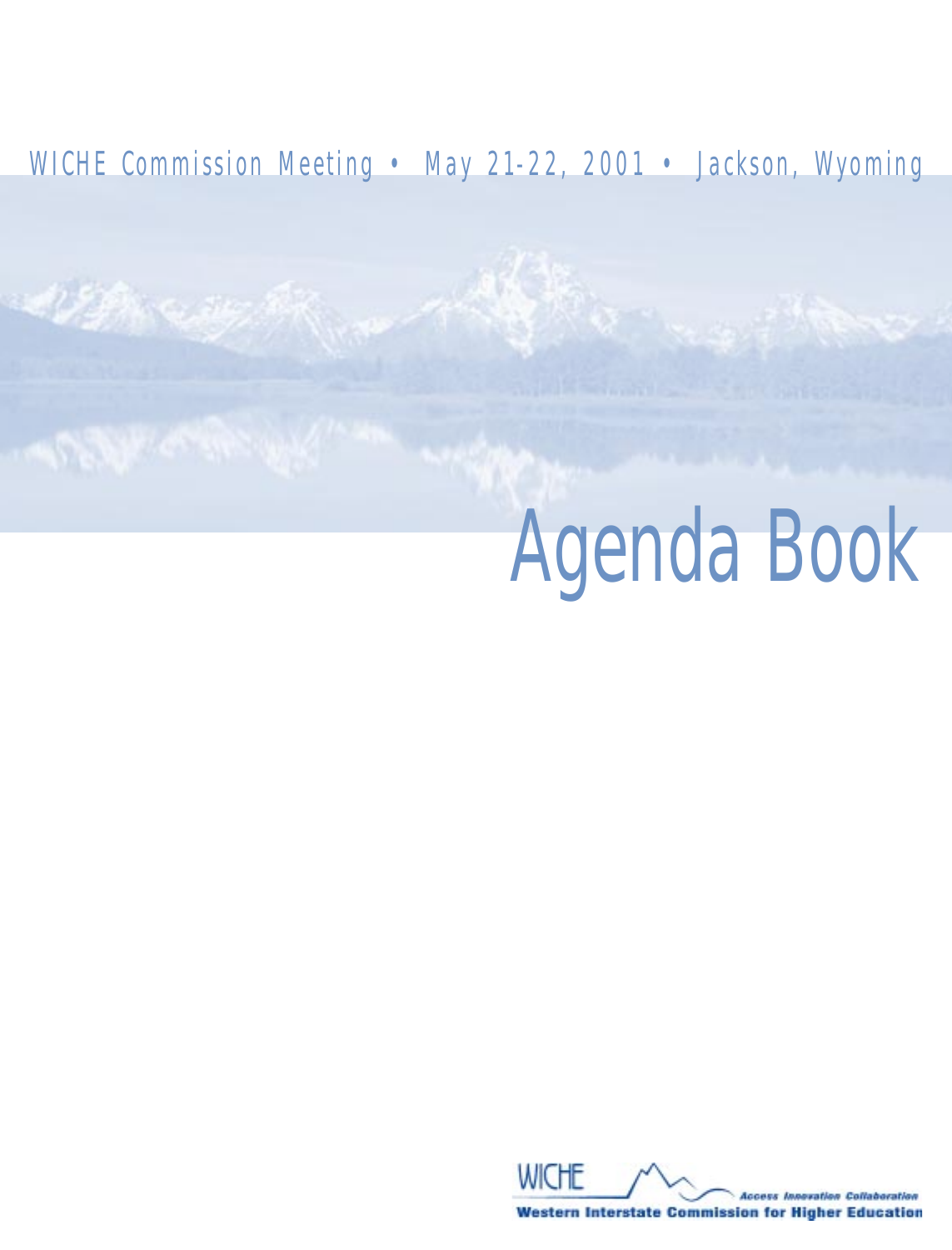

7.30 - 8.30 am [Tab 1] Rafferty's Room

8.30 - 10.00 am [Tab 2] Pavilion/Exhibit Hall

8.30 - 10.00 am [Tab 3] Lodge Room

8.30 - 10.00 am [Tab 4] Cougar Room

#### **Executive Committee (closed)**

 $\overbrace{Action}^{\text{WCH}}$ Review and approval of Executive Director's Self-Evaluation for FY 2001 and Objectives for FY 2002 and beyond, and approval of a recommendation for the Executive Director's salary increase for FY 2002 (confidential copies provided only to WICHE commissioners)

#### Executive Committee (open)

WICHE A Approval of Minutes of the November 13, 2000, Executive **Action** Item Committee Meeting and the Conference Call Meetings of Jan. 29, 2001, Feb. 28, 2001, and April 5, 2001; approval of the Planning Committee Meeting Minutes of November 14, 2000

#### **Discussion Items:**

May 2001 Meeting Schedule Review November 2001 Meeting Format/Content

#### **Issue Analysis and Research Committee**

(formerly Information Exchange/Special Projects Committee)



Approval of Minutes of the November 14, 2000, Committee Meeting and the Conference Call Meeting of April 6, 2001



Approval of the Fiscal Year 2002 Workplan

**WICHF Action Item** 

Approval of the Revenue Project, "Finding the Will and the Way"

#### Discussion Item:

Student Mobility Project

#### Information Item:

Unit Updates

#### Programs and Services Committee

(formerly Student Exchange Program Committee)



Approval of Minutes of the November 14, 2000, Committee Meeting and the Conference Call Meeting of March 29, 2001



Approval of the Fiscal Year 2002 Workplan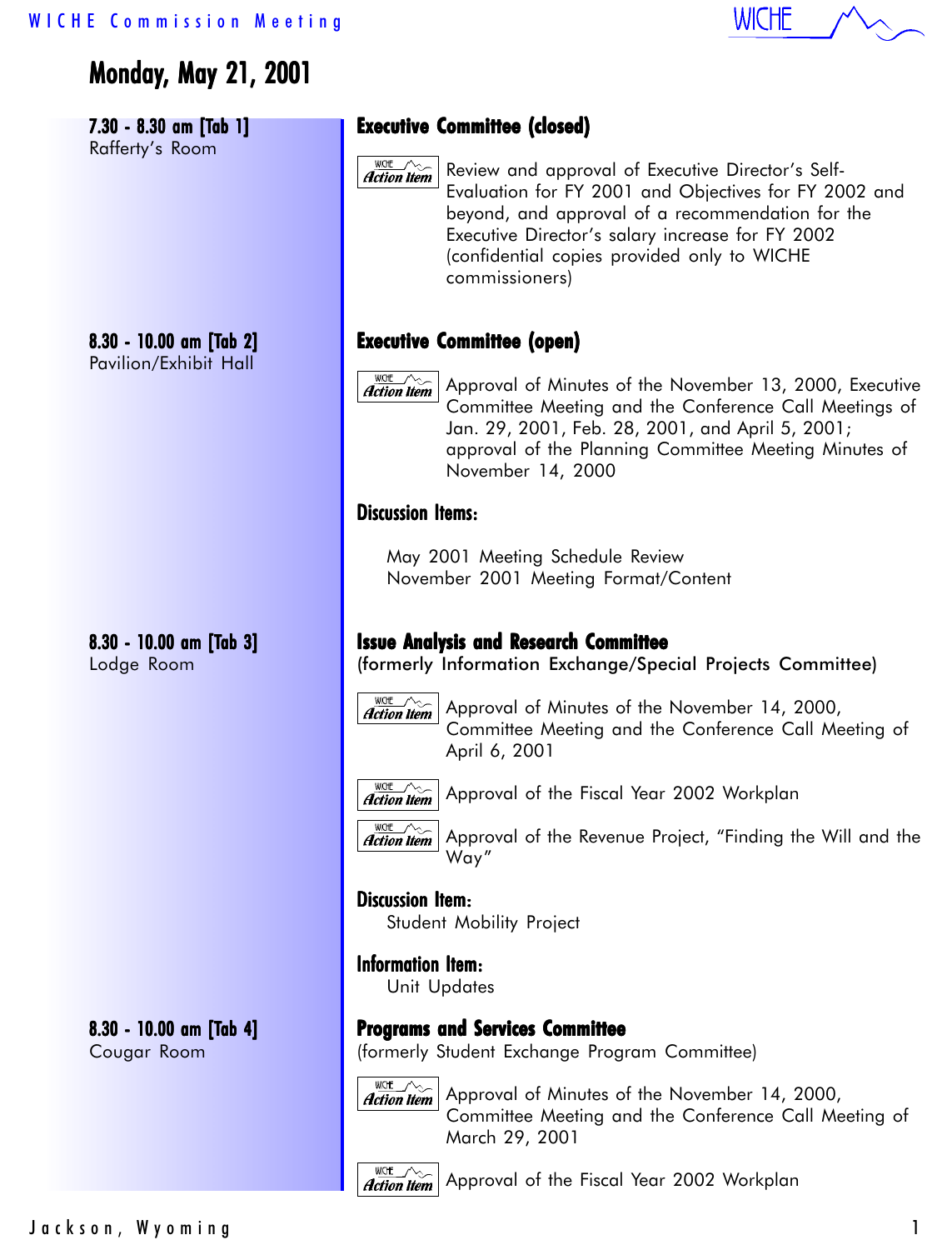

|                                                               | <b>Program Updates:</b><br>Western Consortium for Accelerated Learning Opportunities<br>Legislative Engagement in Higher Education Policy Project<br>Compact for Faculty Diversity - New Directions and<br><b>Possibilities</b><br>American TelEd Communications Alliance<br>WICHE Student Exchange Programs (Western Undergraduate<br>Exchange and Professional Student Exchange Program)                                                                                                                     |
|---------------------------------------------------------------|----------------------------------------------------------------------------------------------------------------------------------------------------------------------------------------------------------------------------------------------------------------------------------------------------------------------------------------------------------------------------------------------------------------------------------------------------------------------------------------------------------------|
| $10.00 - 10.30$ am                                            | <b>Break</b>                                                                                                                                                                                                                                                                                                                                                                                                                                                                                                   |
| 10.30 am - 12.00 noon [Tab 5]<br><b>Pavilion/Exhibit Hall</b> | <b>What's Happening in the WICHE States</b><br>Introduction of Guests<br>Developments in the West<br><b>Developments Elsewhere</b>                                                                                                                                                                                                                                                                                                                                                                             |
| $12.00$ noon $- 2.00$ pm<br>Lodge Room                        | Lunch<br>Higher Education in the West from a Governor's Perspective<br>Speaker: Wyoming Governor Jim Geringer                                                                                                                                                                                                                                                                                                                                                                                                  |
| $2.00 - 4.00$ pm [Tab 6]<br>Pavilion/Exhibit Hall             | <b>Theme I Policy Discussion: The Report Cards</b><br><b>How the West Measures Up</b><br>Speaker: Cheryl Blanco, director, Policy Analysis & Research,<br><b>WICHE</b><br>Response to the Report Card in the West and Beyond<br>ш<br>Speaker: Dennis Jones, president of the National Center for<br>Higher Education Management Systems (NCHEMS)<br>What Can WICHE States and Commissioners Do?<br>ш<br>Speaker: Patrick M. Callan, president of the National Center<br>for Public Policy and Higher Education |
| $4.00 - 4.30$ pm                                              | <b>Break</b>                                                                                                                                                                                                                                                                                                                                                                                                                                                                                                   |
| $4.30 - 5.30$ pm<br>Meet in hotel lobby                       | Travel to the University of Wyoming NPS Research Center                                                                                                                                                                                                                                                                                                                                                                                                                                                        |
| $5.30 - 8.00$ pm [Tab 7]<br><b>UW NPS Research Center</b>     | <b>Dinner at the Research Center</b><br>Speaker: Phil Dubois, president of the University of Wyoming                                                                                                                                                                                                                                                                                                                                                                                                           |
| $8.00 - 9.00$ pm                                              | <b>Travel back to the hotel</b>                                                                                                                                                                                                                                                                                                                                                                                                                                                                                |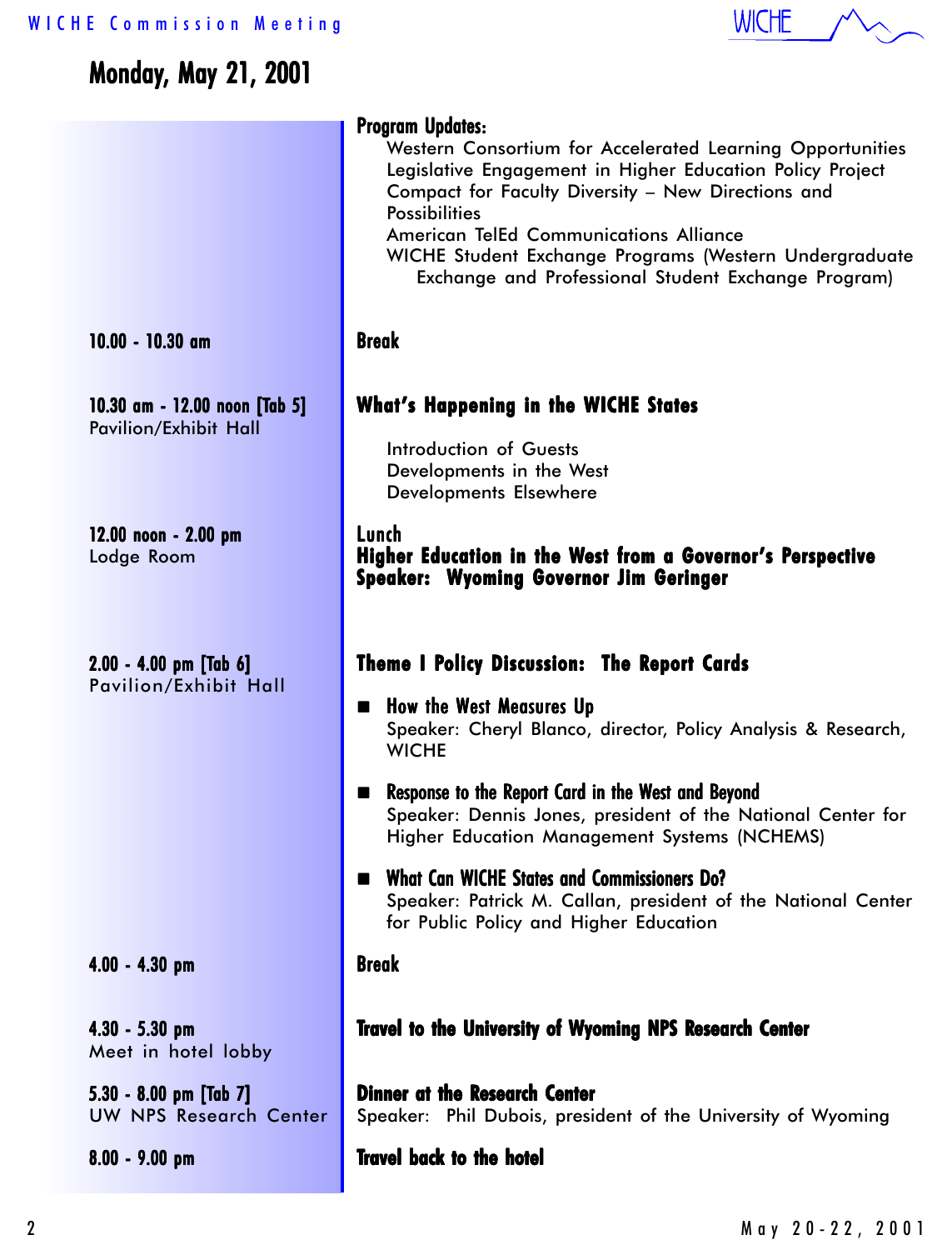

## **Tuesday, May 22, 2001**

 $8.30 - 10.00$  am [Tab 8] Pavilion/Exhibit Hall

10.00 - 10.30 am

 $10.30$  am -  $1.00$  pm [Tab 9] Pavilion/Exhibit Hall

1.00 - 2.00 pm Lodge Room

[Tab 10]

#### Theme II Policy Discussion: Technology Costing Methodology - The Camel's Nose Under the Tent

Introduction: David Longanecker, executive director

Speaker: Dennis Jones, president of the National Center for Higher Education Mangement Systems (NCHEMS)

#### Break

#### **Committee of the Whole**

- Report of the Chair
- Report of the Executive Director
- Report and Action of the Executive Committee
- Report and Action of the Issue Analysis and Research **Committee**
- Report and Action of the Programs and Services Committee
- Report of the Benefits Committee

#### Action Items:

**WICHE** 

- WICHE A Approval of the November 2000 Commission Meeting **Action** Item **Minutes**
- WICHE A Action Item
	- Fiscal Year 2002 Workplan
- Fiscal Year 2002 Salary and Benefits Recommendations **Action** Item
- WICHE  $\frac{1}{\pi}$  Fiscal Year 2002 Budget
- **Meeting Evaluation**
- **D** Other Business
- Adjournment

#### Lunch (optional): Box lunches

#### Reference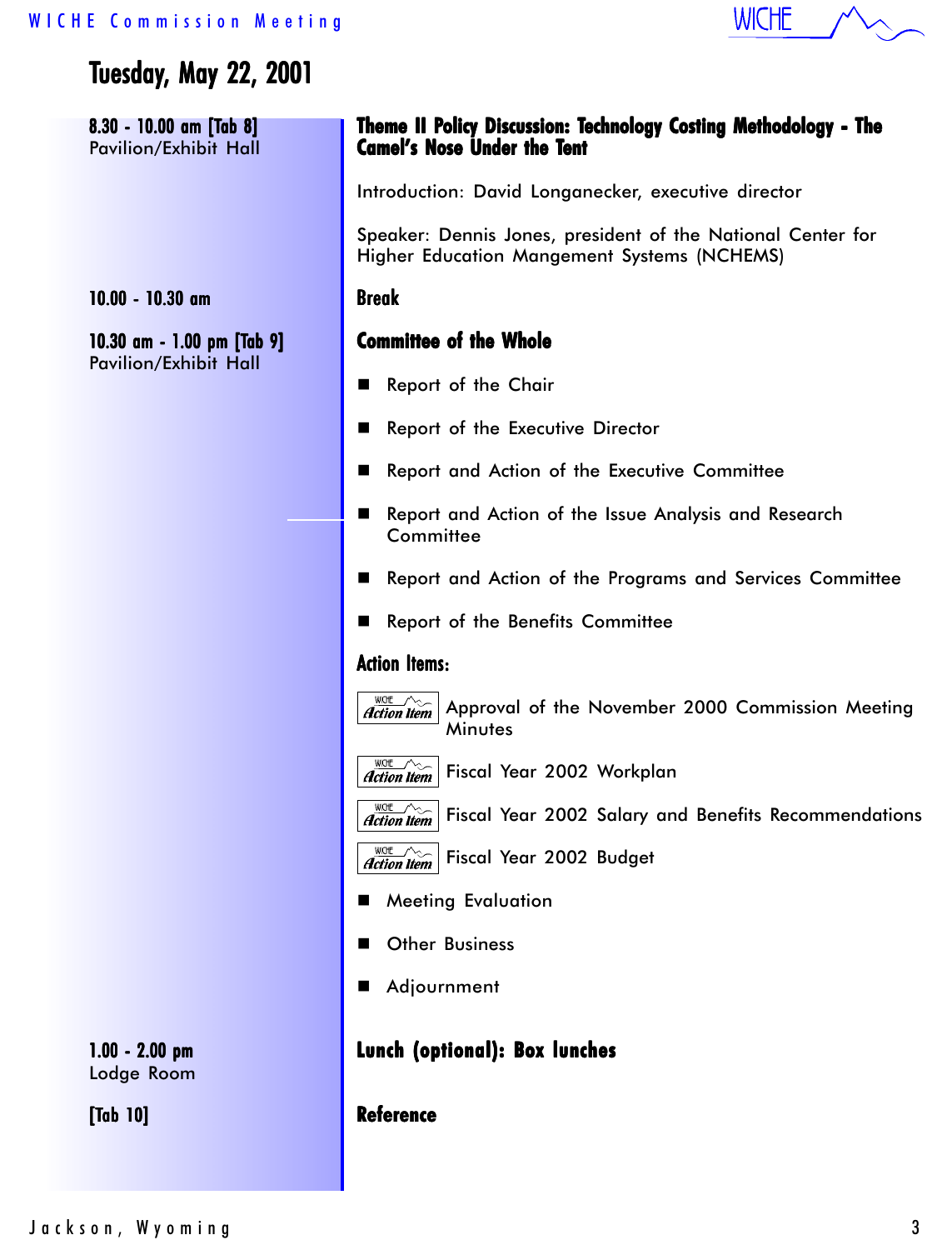

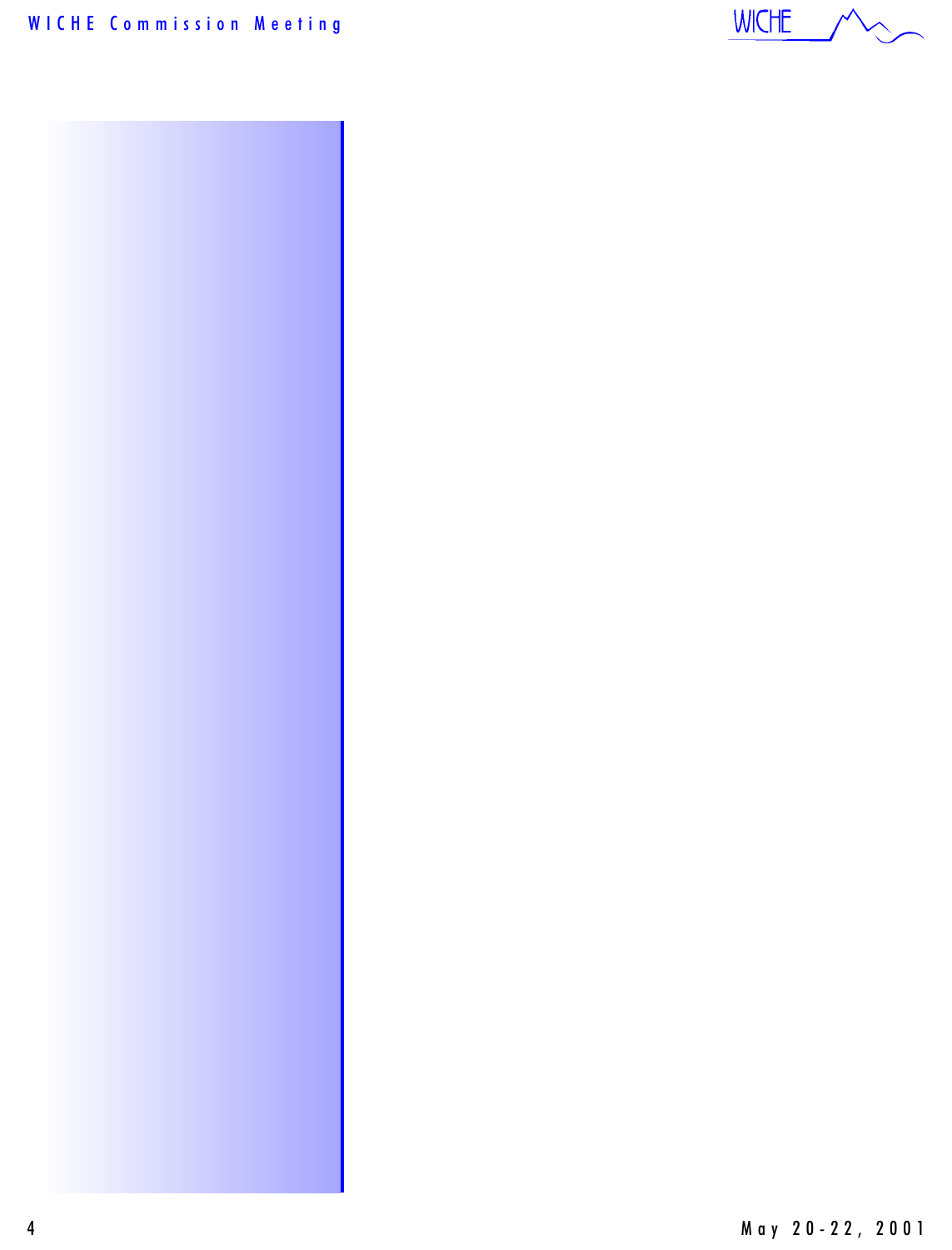

7.30 - 8.30 am Rafferty's Room

#### **Executive Committee (closed)**

#### Members:

Emily Stonington, Chair (MT) Tad Perry, Vice Chair (SD) Everett Frost, immediate past Chair (NM)

Diane Barrans (AK) Linda Blessing (AZ) Warren Fox (CA) Tony Rechlitz (CO) Doris Ching (HI) Chuck Ruch (ID) Richard Crofts (MT) Carl Shaff (NV) Bruce Hamlett (NM) David Nething (ND) Diane Vines (OR) Robert Burns (SD) Aileen Clyde (UT) Don Carlson (WA) Jenne Lee Twiford (WY)

#### Agenda



Review and approval of Executive Director's Self-Evaluation for FY 2001 and Objectives for FY 2002 and beyond, and approval of a recommendation for Executive Director's salary increase for FY 2002 (confidential copies provided only to WICHE commissioners)

Other\*

\*Please note: Article III of Bylaws states:

Section 7. Executive Sessions

Executive sessions of the commission may be held at the discretion of the chairman or at the request of any three commissioners present and voting. The executive director shall be present at all executive sessions. The chairman, with the approval of a majority of the commissioners present and voting, may invite other individuals to attend.

Section 8. Special Executive Sessions Special executive sessions, limited to the members of the commission, shall be held only to consider the appointment, salary, or tenure of the Executive Director.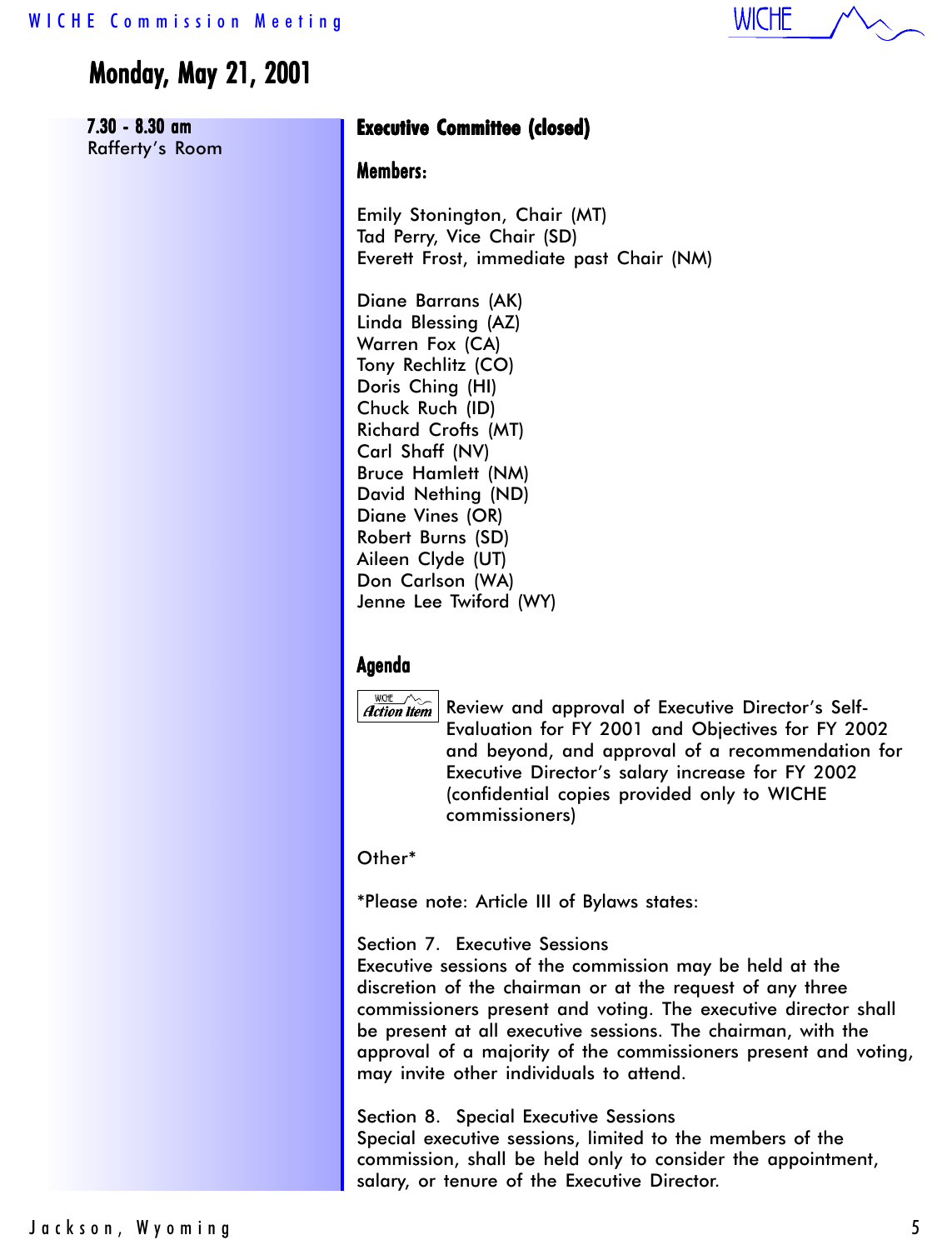

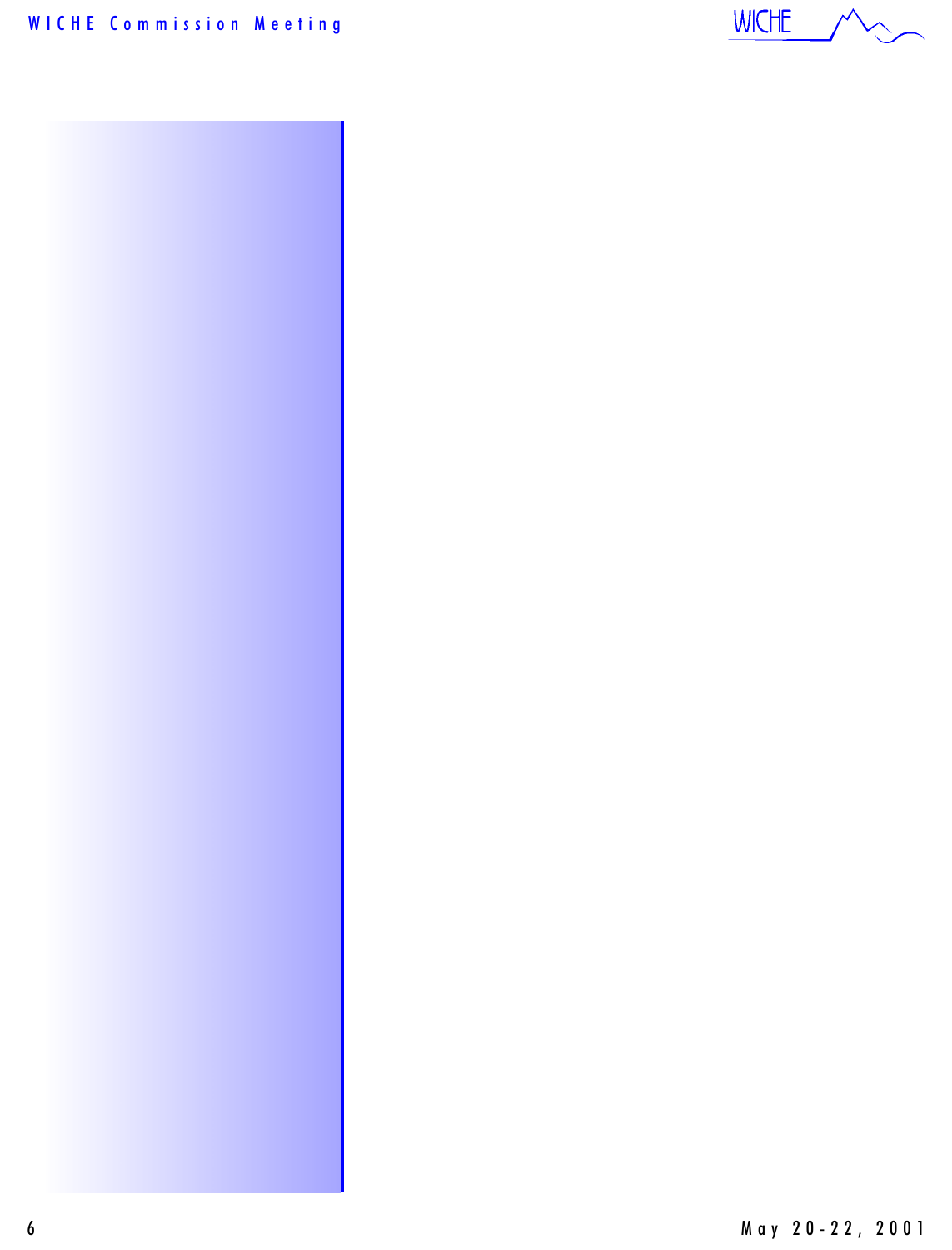

| $8.30 - 10.00$ am     | Executive Committee (Open)                                                                                                                                                                                                                                                                                                                |
|-----------------------|-------------------------------------------------------------------------------------------------------------------------------------------------------------------------------------------------------------------------------------------------------------------------------------------------------------------------------------------|
| Pavilion/Exhibit Hall | Members:                                                                                                                                                                                                                                                                                                                                  |
|                       | Emily Stonington, Chair (MT)<br>Tad Perry, Vice Chair (SD)<br>Everett Frost, immediate past Chair (NM)                                                                                                                                                                                                                                    |
|                       | Diane Barrans (AK)<br>Linda Blessing (AZ)<br>Warren Fox (CA)<br>Tony Rechlitz (CO)<br>Doris Ching (HI)<br>Chuck Ruch (ID)<br><b>Richard Crofts (MT)</b><br>Carl Shaff (NV)<br><b>Bruce Hamlett (NM)</b><br>David Nething (ND)<br>Diane Vines (OR)<br>Robert Burns (SD)<br>Aileen Clyde (UT)<br>Don Carlson (WA)<br>Jenne Lee Twiford (WY) |
|                       | <b>Agenda</b>                                                                                                                                                                                                                                                                                                                             |
|                       | WICHE M<br>Review/Approval of the Executive Committee Minutes<br>Action Item<br>of November 13, 2000                                                                                                                                                                                                                                      |
|                       | WICHE M<br>Review/Approval of the Executive Committee Minutes<br><b>Action Item</b><br>of January 29, 2001                                                                                                                                                                                                                                |
|                       | WICHE M<br>Review/Approval of the Executive Committee Minutes<br><b>Action Item</b><br>of February 28, 2001                                                                                                                                                                                                                               |
|                       | Wiche<br>Review/Approval of the Executive Committee Minutes<br><b>Action</b> Item<br>of April 5, 2001                                                                                                                                                                                                                                     |
|                       | $\overbrace{Action}^{\text{WCH}}$<br>Review/Approval of the Planning Committee Meeting<br>Minutes of November 14, 2000                                                                                                                                                                                                                    |
|                       | <b>Discussion Items</b>                                                                                                                                                                                                                                                                                                                   |
|                       | May 2001 Meeting Schedule Review<br>November 2001 Meeting Format/Content                                                                                                                                                                                                                                                                  |
|                       | <b>Other</b>                                                                                                                                                                                                                                                                                                                              |

Jackson, Wyoming 7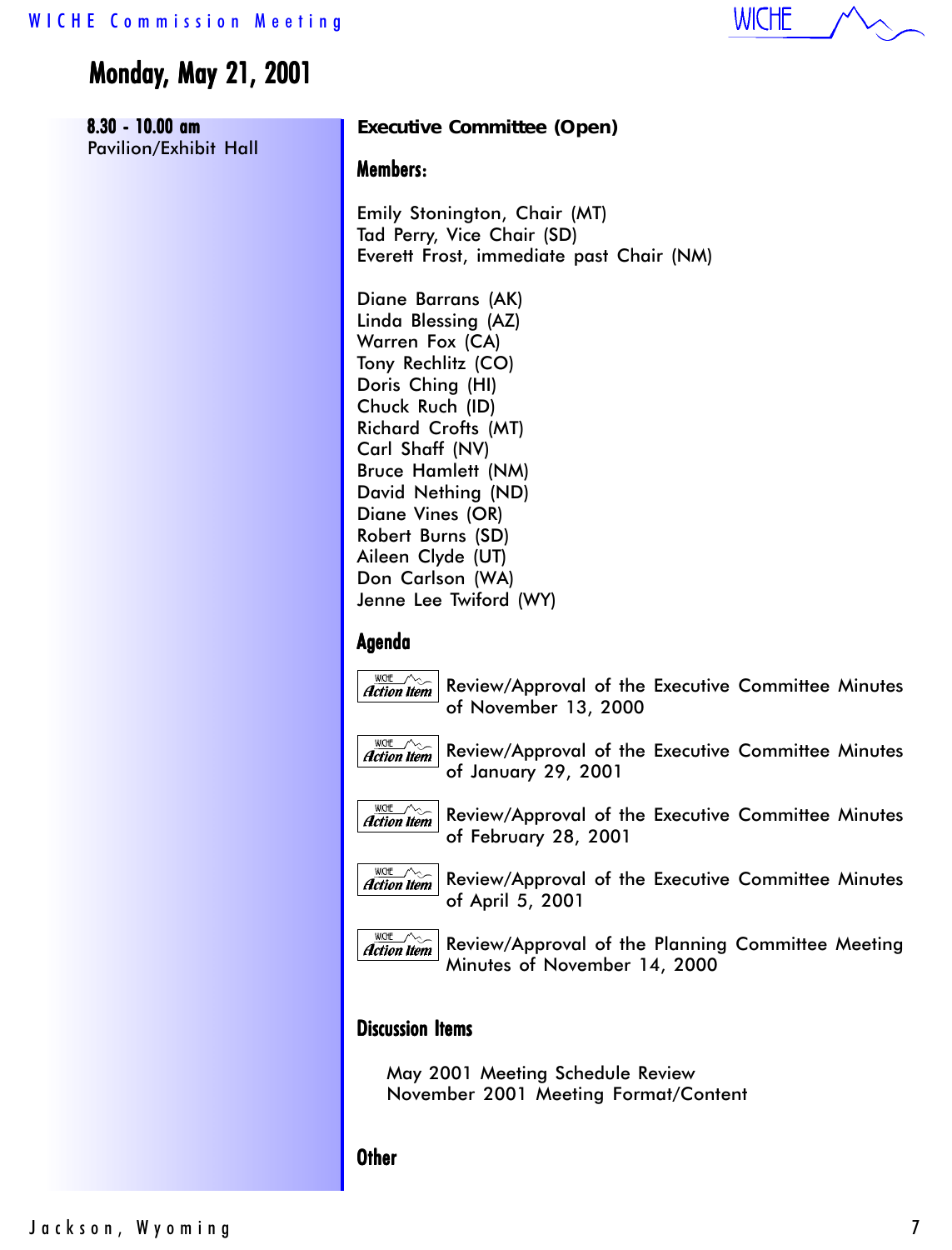

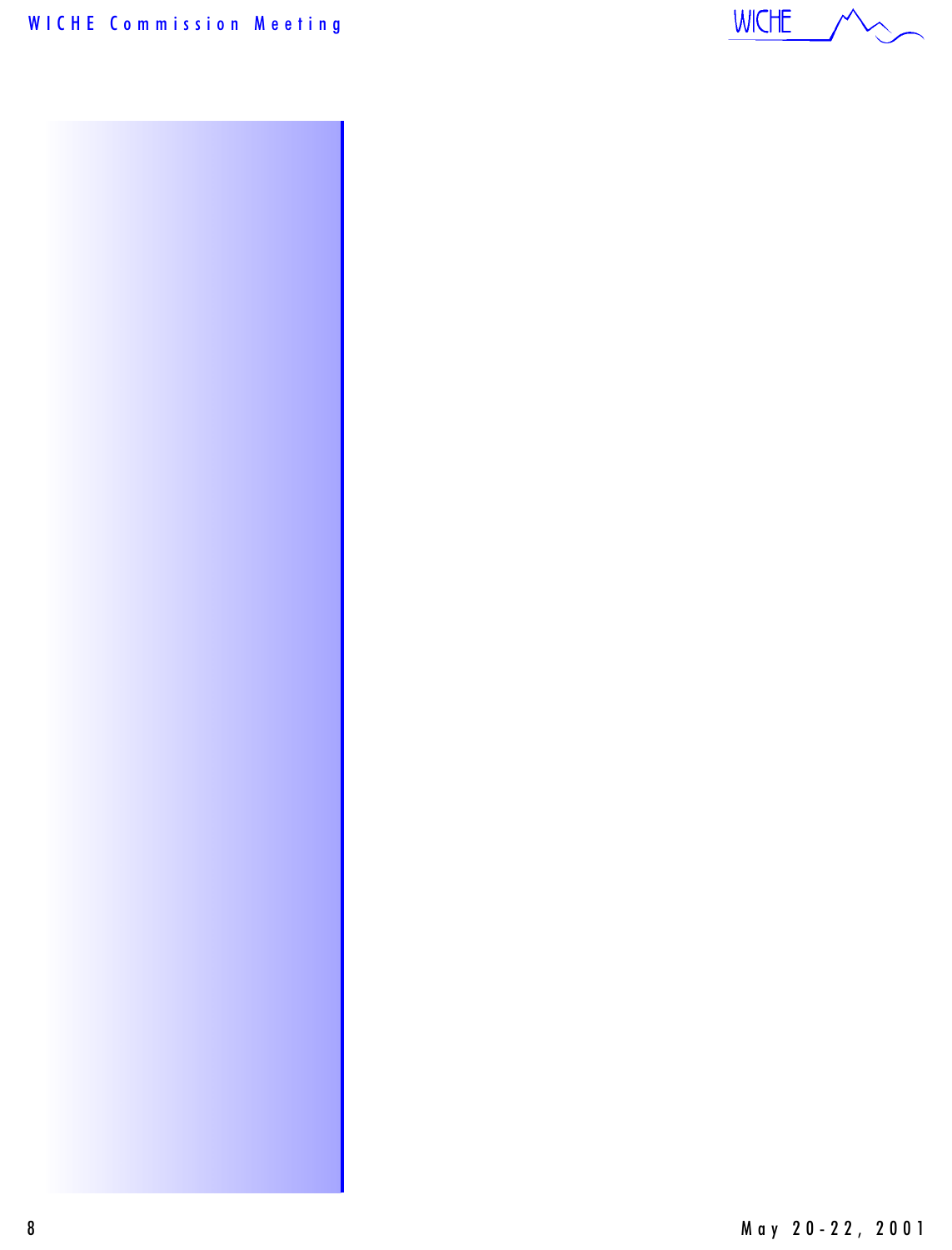

8.30 - 10.00 am Lodge Room

#### **Issue Analysis and Research Committee**

#### Members:

Chuck Ruch (ID), Chair Cece Foxley (UT), Vice Chair Emily Swanson (MT), Ex Officio Tad Perry (SD), Ex Officio

Francisco Hernandez (CA) Pauline Gubbels (NM) Debbie Allen (CO) Richard Kunkel (ND) Clyde Kodani (HI) Nicki Harrington (OR) Jack Riggs (ID) Bob Burns (SD) Johnny Ellis (AK) Frank Kerins (MT) Marcus Gaspard (WA) Lawrence Gudis (AZ) Raymond Rawson (NV) John Barrasso (WY)

#### Agenda

WICHE

Presiding: Chuck Ruch (ID), Chair

 $\overbrace{Action}^{\text{WCH}}$  Hem Approval of Minutes of the November 14, 2000, Committee Meeting and the Conference Call Meeting of April 6, 2001

**WICHE** FY 2002 Workplan. The draft FY 2002 workplan for **Action** Item the Public Affairs and Communications unit, the Western Cooperative for Telecommunications, and the Policy Analysis and Research unit is included for the committee's approval.

 $\overbrace{Action}^{\text{WCHE}}$ 

Revenue Project. The Policy Analysis and Research unit seeks the committee's approval of a project to examine the impact of revenue constraints on the future viability of higher education in the West (see the action item – "Finding the Will and the Way"). This activity is currently on the fiscal year 2002 draft workplan under "On the Horizon." The committee is asked to review the proposed project, provide comments to staff, and approve the item.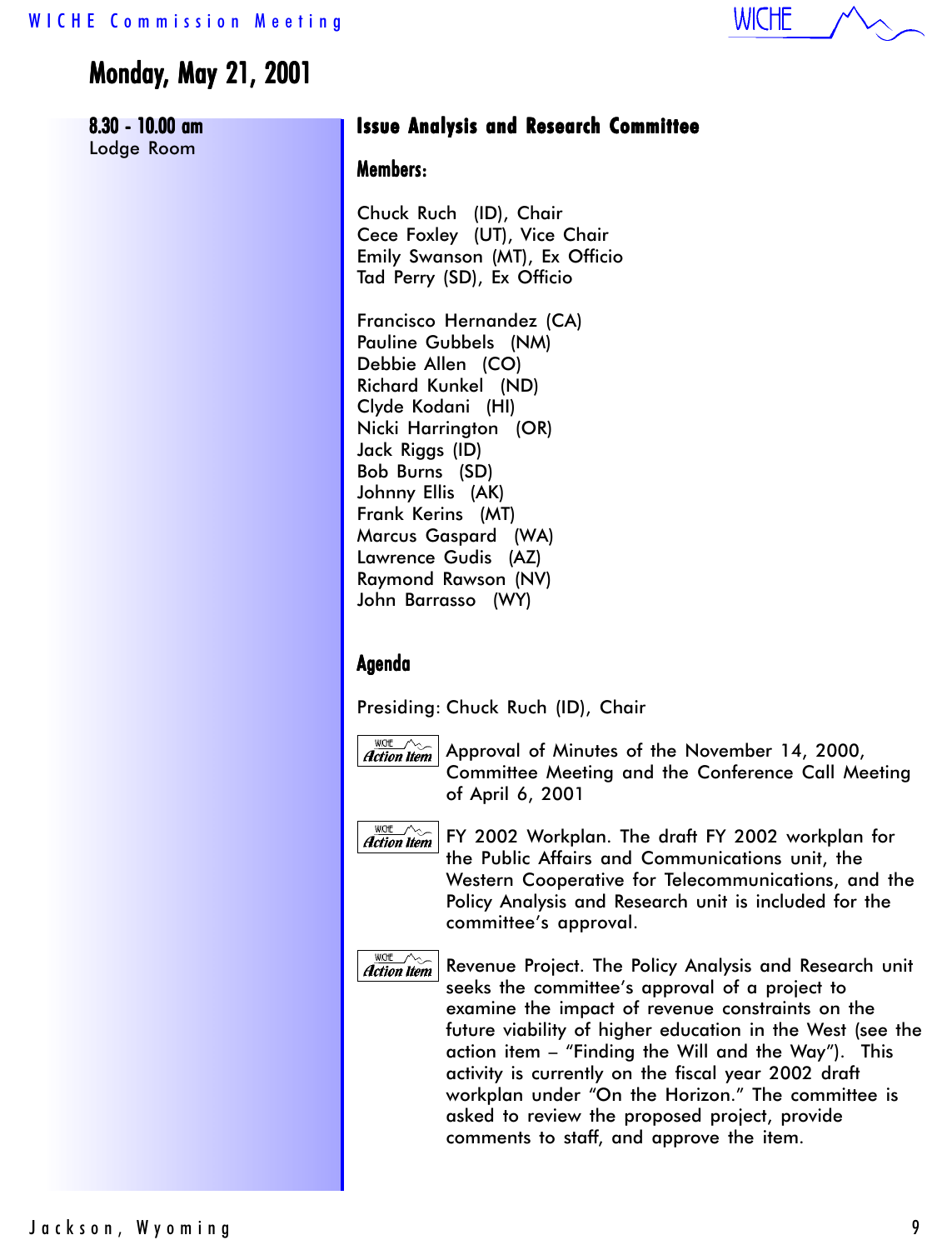

#### **Discussion Item**

Student Mobility Project. Staff are developing a proposal to seek external funding for a project on student mobility and will provide a general overview of the projected activity. The committee is asked to make suggestions on the ideas proposed and provide feedback on the overall direction and content of this new initiative (a handout will be provided at the meeting).

**Information Item**

Unit updates. Staff will provide an update and respond to the committee's questions concerning ongoing activities:

- 1. Public Affairs and Communications Jere Mock
- 2. Western Cooperative for Educational Telecommunications – Sally Johnstone
- 3. Policy Analysis and Research Cheryl Blanco

#### Adjourn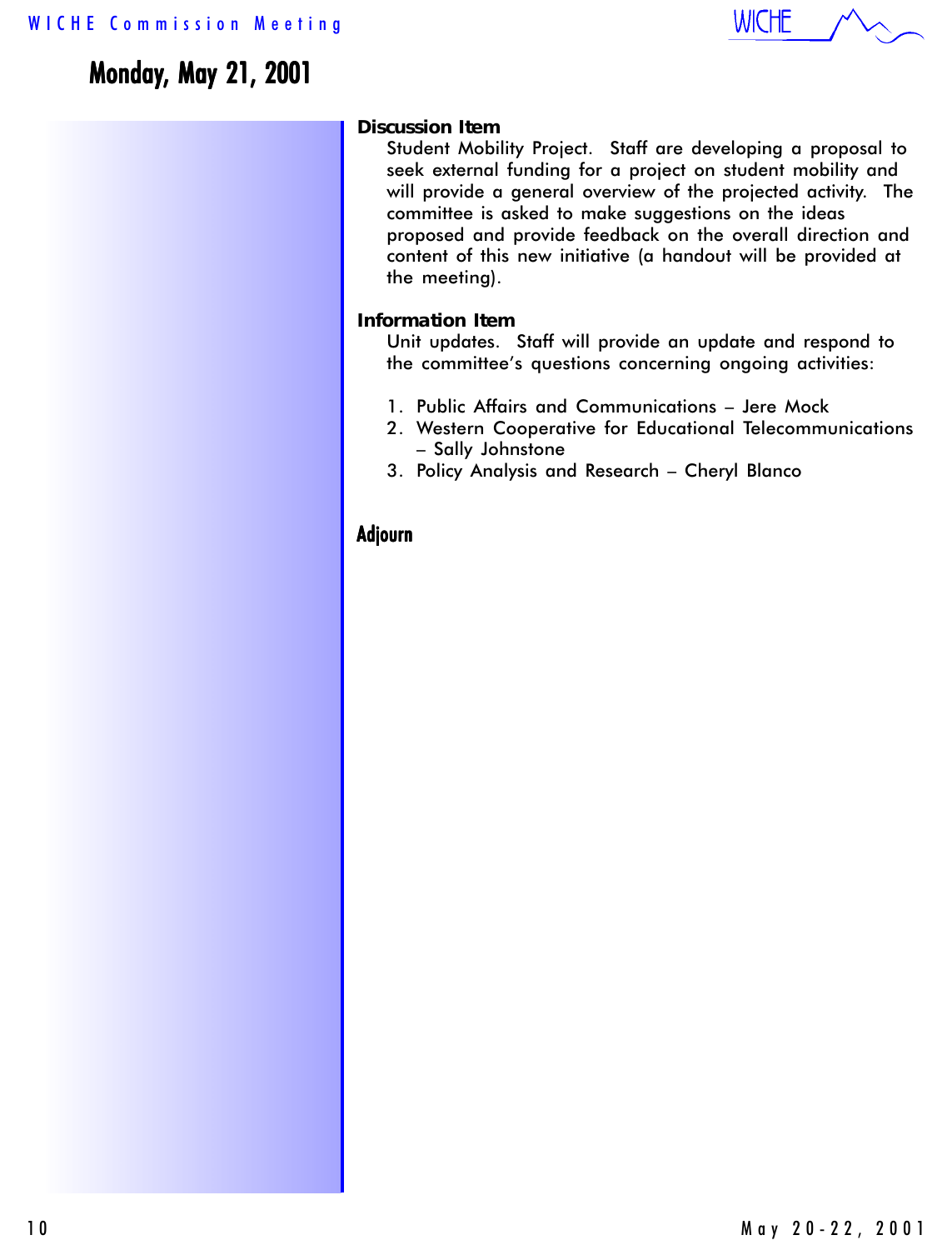

8.30 - 10.00 am Cougar Room

#### Programs and Services Committee

#### Members:

Diane Barrans, (AK), Committee Chair Phil DuBois (WY), Committee Vice Chair

Frank Besnette (AZ) Herbert Medina (CA) Joe May (CO) Raymond Ono (HI) Greg Fitch (ID) Richard Crofts (MT) Paul Page (NV) Emily Stonington (MT), Ex Officio Tad Perry (SD), Ex Officio Bruce Hamlett (NM) Larry Isaak (ND) George Richardson (OR) David Gienapp (SD) David Gladwell (UT) Ken Jacobsen (WA)

#### Agenda

Call to Order: Diane Barrans, Chair

WICHE / Approval of Minutes of the November 14, 2000, **Action Item** Committee Meeting and the Conference Call Meeting of March 29, 2001



Action liem | FY 2002 Workplan

#### Program Updates:

**Western Consortium for Accelerated Learning Opportunities**

WICHE has received a grant of \$800,500 from the U.S. Department of Education for this program, which is expanding the availability of and participation in Advanced Placement, dual enrollment, the International Baccalaureate, and other forms of accelerated learning. Nine WICHE states are participating in the consortium.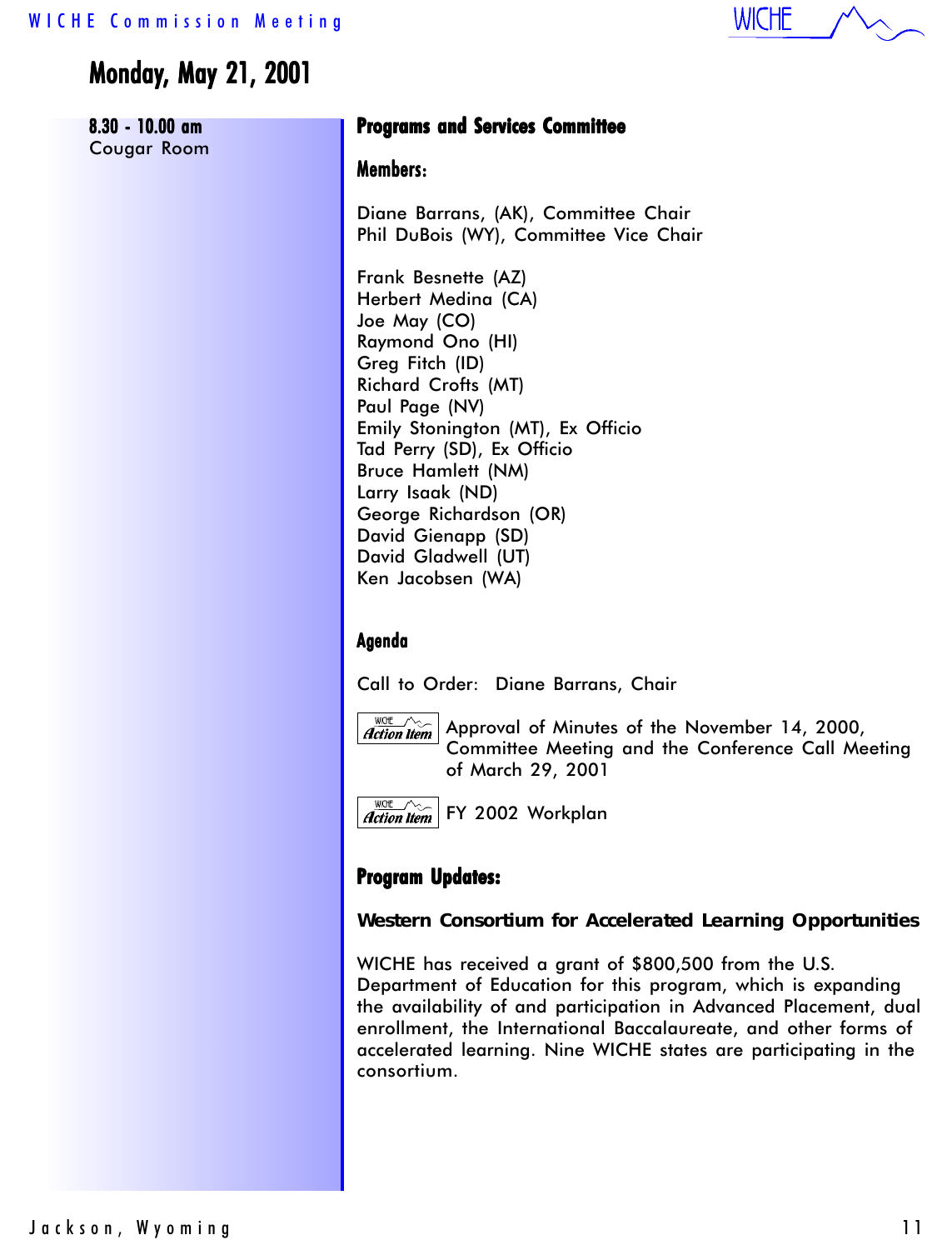

| MUNUUJ, MUJ LI, LUVI |                                                                                                                                                                                                                                                                                                                                                      |  |
|----------------------|------------------------------------------------------------------------------------------------------------------------------------------------------------------------------------------------------------------------------------------------------------------------------------------------------------------------------------------------------|--|
|                      | Legislative Engagement in Higher Education Policy Project                                                                                                                                                                                                                                                                                            |  |
|                      | WICHE has received grants totaling \$375,000 from The Ford<br>Foundation for this program, which supports state higher<br>education roundtables, a regional policy forum (scheduled for<br>November), and other activities. The program has a particular<br>focus on the issues of teacher education, finance and<br>technology, and accountability. |  |
|                      | Compact for Faculty Diversity - New Directions and<br><b>Possibilities</b>                                                                                                                                                                                                                                                                           |  |
|                      | Staff will report on efforts to secure funding to help universities<br>in the WICHE region adopt the practices proven to lead to<br>successful faculty careers for their graduates.                                                                                                                                                                  |  |
|                      | American TelEdCommunications Alliance                                                                                                                                                                                                                                                                                                                |  |
|                      | At the November meeting, the commission approved WICHE's<br>participation in this consortium of the four regional higher<br>education compacts for the purchase of information technology<br>services and products for higher education.                                                                                                             |  |
|                      | <b>WICHE Student Exchange Programs</b>                                                                                                                                                                                                                                                                                                               |  |
|                      | i) Western Undergraduate Exchange<br>ii) Professional Student Exchange Program                                                                                                                                                                                                                                                                       |  |
|                      |                                                                                                                                                                                                                                                                                                                                                      |  |
|                      |                                                                                                                                                                                                                                                                                                                                                      |  |
|                      |                                                                                                                                                                                                                                                                                                                                                      |  |
|                      |                                                                                                                                                                                                                                                                                                                                                      |  |
|                      |                                                                                                                                                                                                                                                                                                                                                      |  |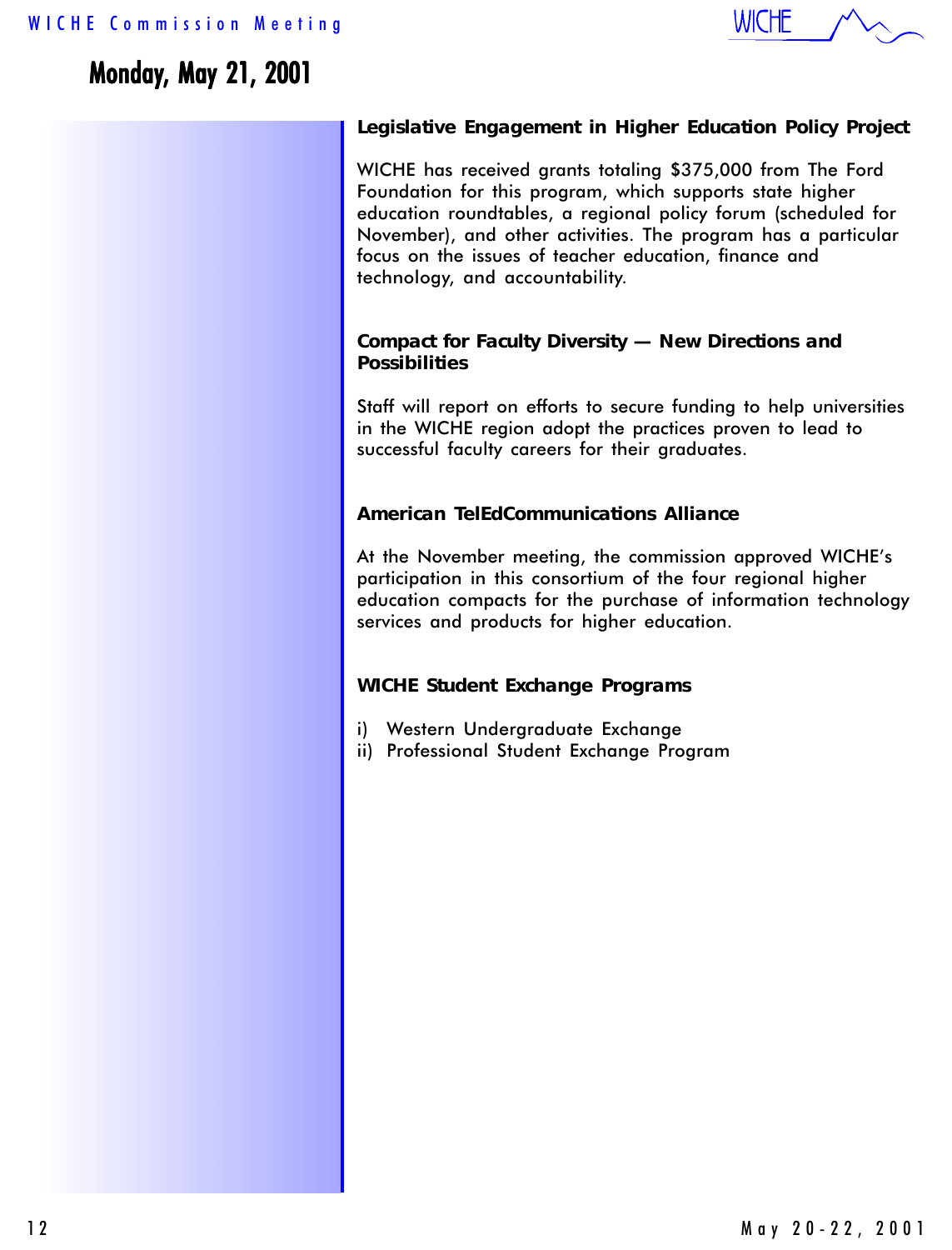

10.30 am - 12.00 noon Pavilion/Exhibit Hall

12.00 noon - 2.00 pm Lodge Room

#### What's Happening in the States

Introduction of Guests: Emily Stonington, chair

**Developments in the West** Speaker: Cheryl Blanco, director of Policy Analysis and Research

**EXECUTE:** Developments Elsewhere Speaker: David Longanecker, executive director

#### LUNCH

#### Higher Education in the West from a Governor's Perspective

Introduction: University of Wyoming President Phil Dubois

Speaker: Wyoming Governor Jim Geringer

Gov. Jim Geringer is a native son of Wyoming, born and raised in Wheatland, the second of seven children. After graduating with a bachelor of science in mechanical engineering from Kansas State and marrying his wife, Sherri, in 1967, Geringer was commissioned as an officer in the U.S. Air Force and assigned to space development programs in California. In 1977, he brought his family back to Wyoming, where he worked for the Missouri Basin Power Project's Laramie River Station and, later, went into farming and cattle feeding full time. He was elected to the Wyoming legislature in 1982 and served six years each in the House and the Senate, with stints as chairman of the Appropriations, Management Audit and Judiciary committees. The 30<sup>th</sup> governor of the state of Wyoming, he was elected to the office in 1994.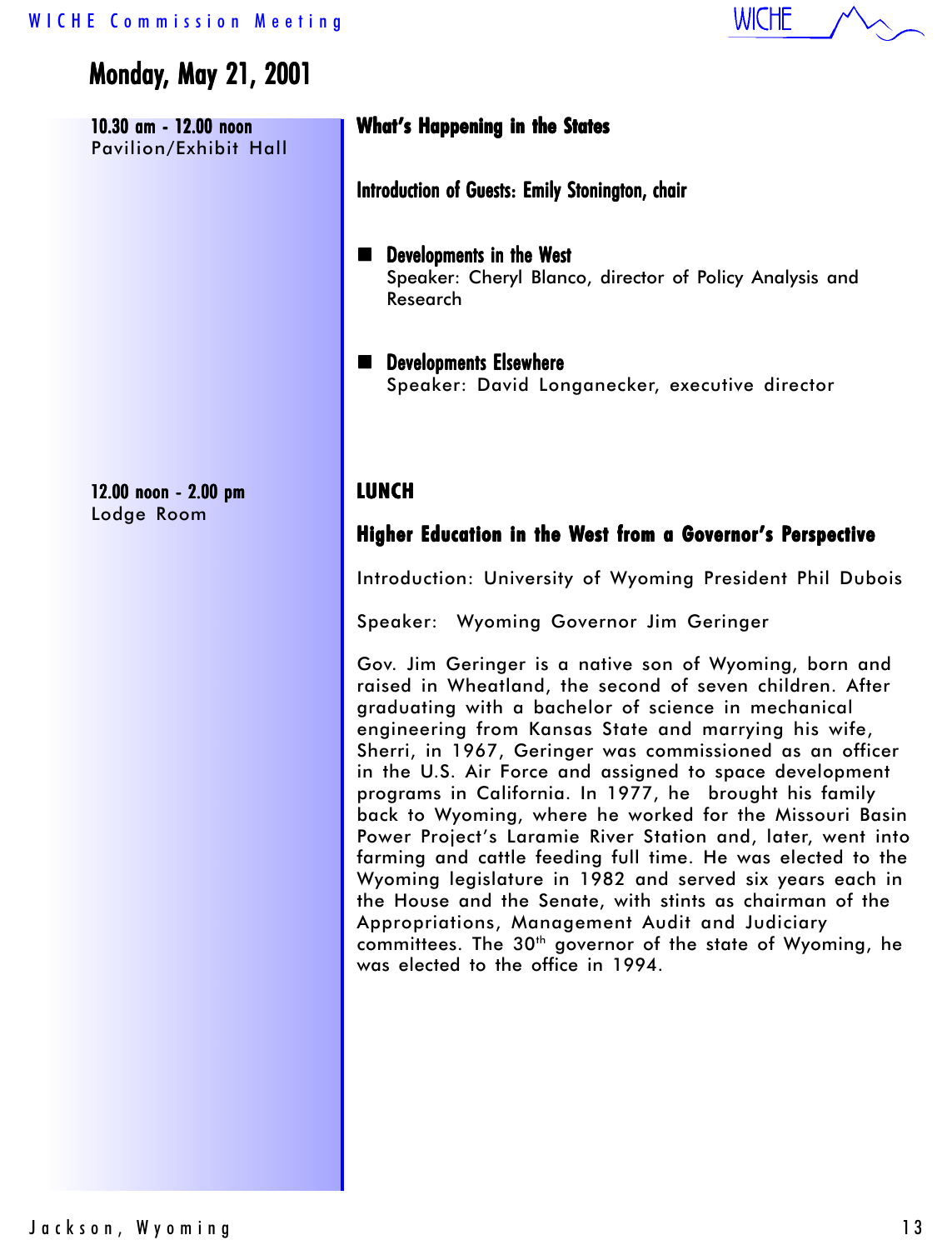

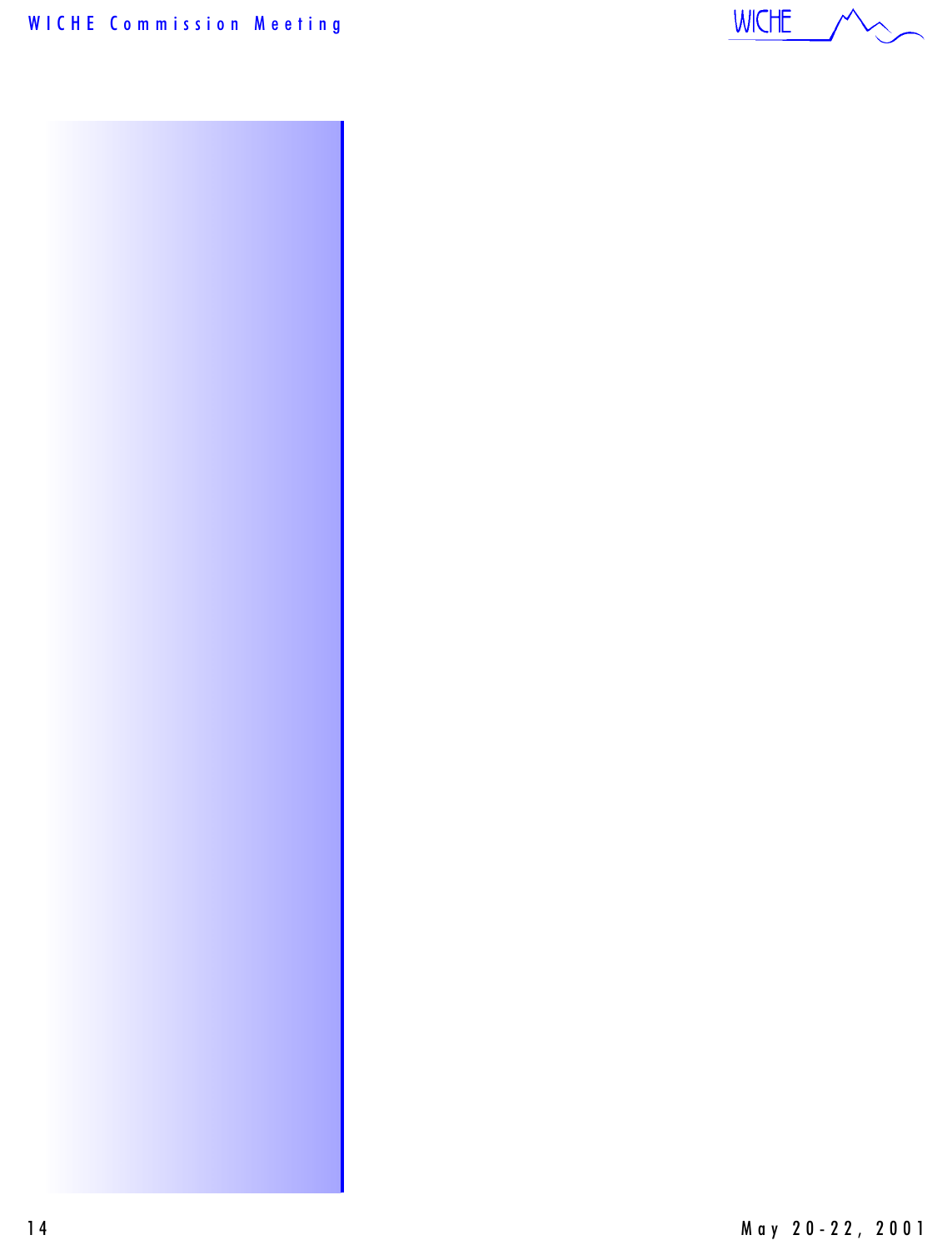

2.00 pm - 4.00 pm Pavilion/Exhibit Hall

#### The Report Cards

#### **Introduction**

Speaker: David Longanecker

When Measuring Up 2000: The State-By-State Report Card for Higher Education was released by the National Center for Public Policy and Higher Education (NCPPHE) last November, it drew a wealth of interesting and not entirely anticipated responses throughout the West. First came the predictable flurry of articles and editorials about the results. These often focused on how a particular state ranked and tended to emphasize where the state lagged behind and what could be done to improve this situation.

Two other phenomena occurred, however, that were less predictable. First, a great deal of attention has been paid to the one area that was not graded: student learning, which received a nationwide "I' for Incomplete. In fact, student learning has received more attention than the five areas that were graded. Second, except in a few notable cases, not much has happened in response to the report, despite the generally poor showing of Western states. The three notable exceptions: South Dakota, where stakeholders convened a roundtable to examine how well the state's accountability measures aligned with the Measuring Up results; Washington, where the higher education community invited Pat Callan, NCPPHE's director, to come and talk about the implications of his organization's report; and New Mexico, where a business group with an interest in higher ed has been using the report to examine where New Mexico stands and what it will take to improve its performance. Other states may be doing more than is readily apparent, but if so they are keeping their work reasonably well hidden.

WICHE commissioners have shown considerable interest in Measuring Up and have asked how it can be used to further discussions of higher education accountability in the West. The WICHE officers shaped this agenda item at their winter retreat in Boulder, and members of the Executive Committee have enthusiastically supported it.

To guide our discussion at the commission meeting, we have divided the session into three sections:

- We will begin with the facts about how the West measures up, presented by Cheryl Blanco, director of Policy Analysis & Research at WICHE.
- Cheryl's presentation will be followed by a "how-to" discussion on using the report card's results effectively by Dennis Jones, president of the National Center for Higher Education Management Systems (NCHEMS), who will look at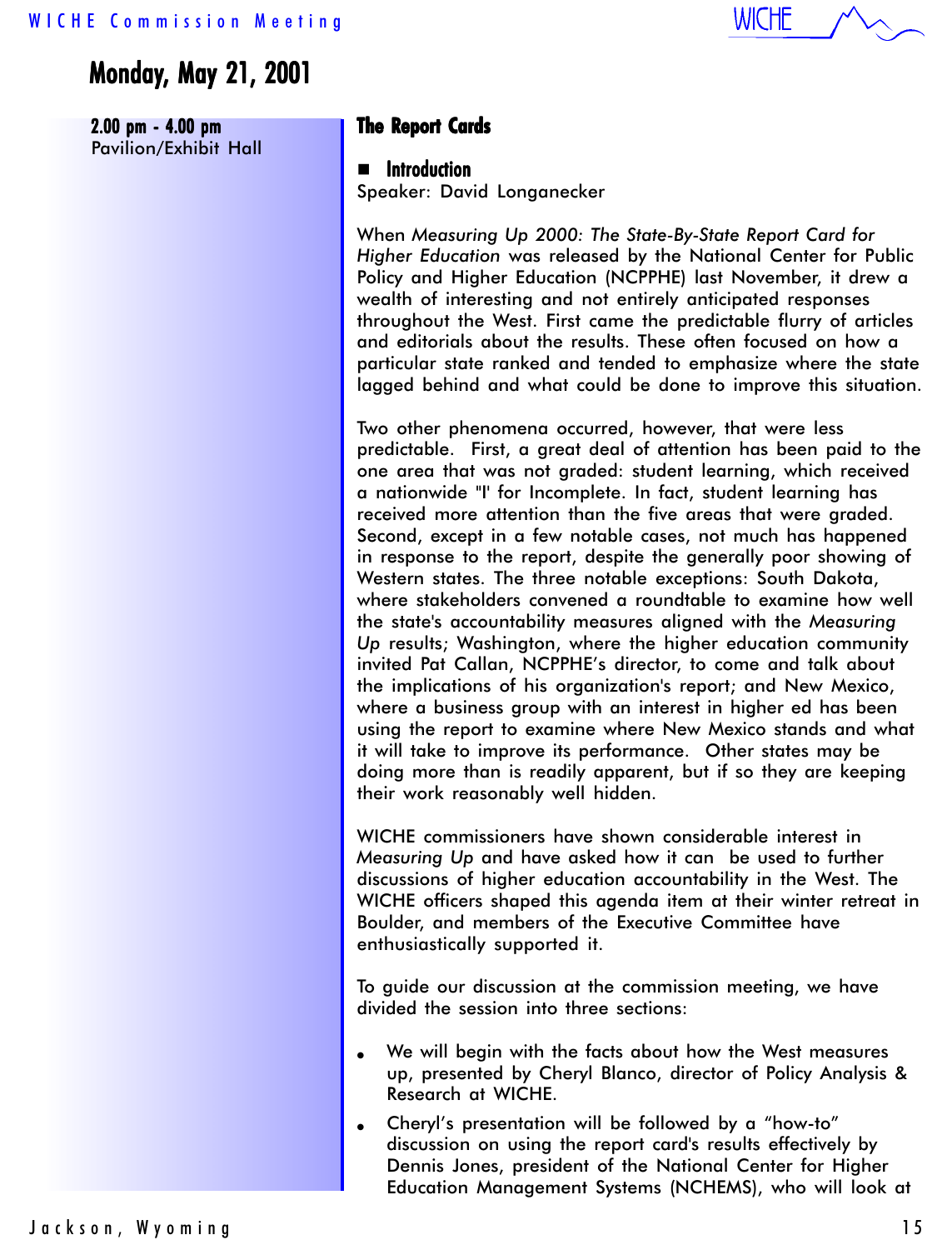

some examples of states that are putting the report card to work.

Finally, Pat Callan will lead a discussion about how WICHE commissioners and WICHE as an organization can use the report card in the West. In addition to being president of NCPPHE, Callan is a former WICHE commissioner from three states.

There are at least four generic ways that states or systems might respond to the report. One is to use the report as the impetus for a major strategic planning or system reform effort, with leadership coming either from within the higher education community or from outside. This is unlikely to be a choice for a state or system that has just completed such a process or was well into it before the report was published but is a more likely scenario in states where there's a change of higher ed or political leadership that sees higher education quality, access, and affordability as a key concern. Second, a state could use the report to reinforce its existing planning and reform efforts. It appears, for example, that South Dakota has pursued this general course. Third, a state could prepare now to use the second edition of Measuring Up as the kick-off point for a major effort. The second edition will appear two years after the first, and it will be much more difficult to dismiss unfavorable results simply as reflections of past rather than present circumstances if they are replicated the second time around. Finally, states can find ways to bury the report.

This discussion should be thought provoking, instructive, and fun.

#### $\blacksquare$  How the West Measures Up

Speaker: Cheryl Blanco, director of Policy Analysis and Research, WICHE

#### **Response to the Report Card in the West and Beyond Response to the Report Card in the West and Beyond**

Speaker: Dennis Jones, president of the National Center for Higher Education Management Systems (NCHEMS), a Boulder, Colorado-based research and development center founded to improve the management effectiveness of colleges and universities. A member of the staff since 1969, Jones is widely recognized for his work in such areas as state and institutional approaches to budgeting and resource allocation, strategic planning, educational needs assessment, faculty workload and productivity, and information for strategic decision making and the development of educational indicators. Jones has written many monographs and articles on these topics, has presented his work at regional, national, and international conferences, and has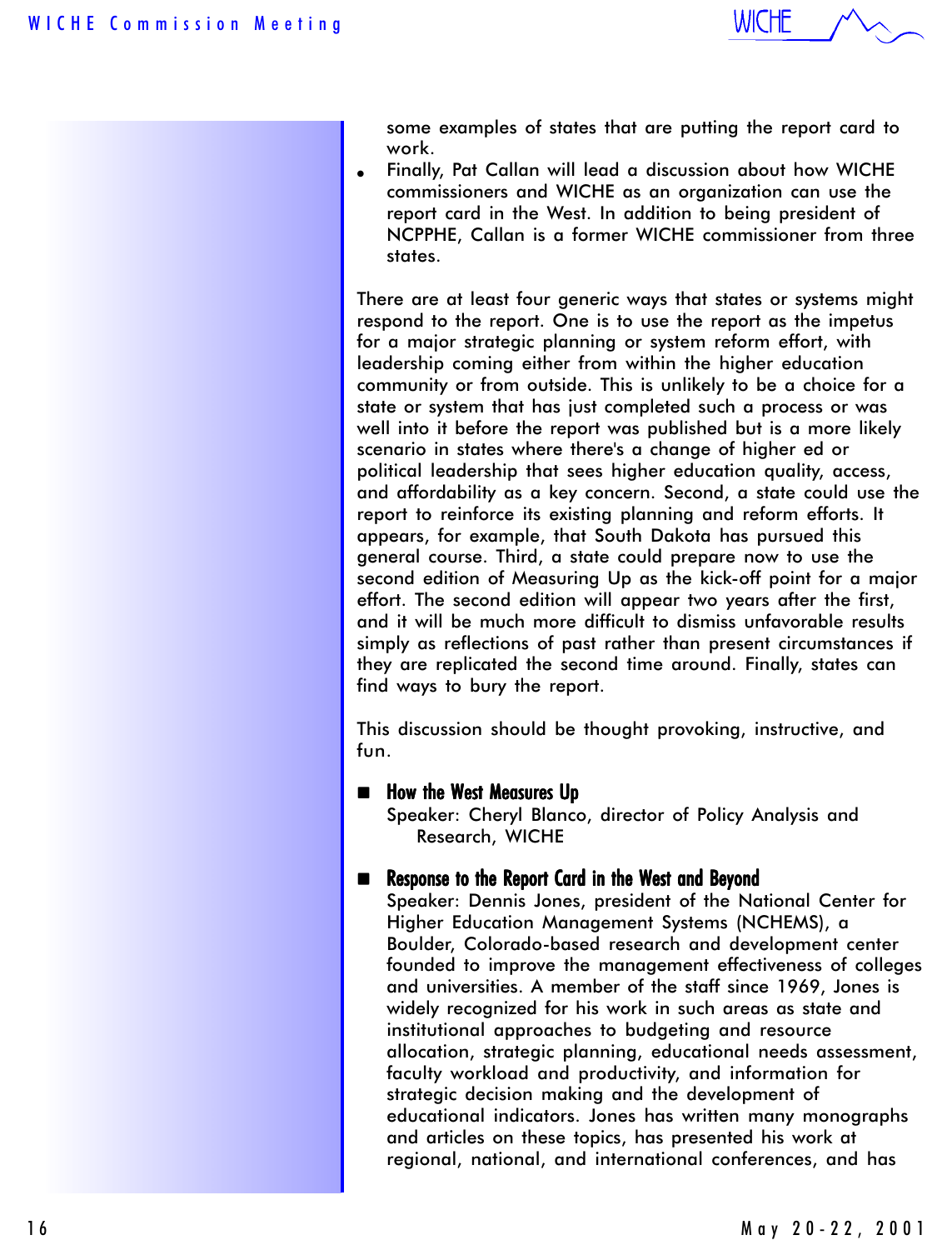

consulted with hundreds of institutions and state higher education agencies on management issues of all kinds. Prior to joining NCHEMS, he served as an administrator in business and in institutional planning at Rensselaer Polytechnic Institute. He received his graduate and undergraduate degree from that institution in the field of engineering management.

#### ■ What Can WICHE States and Commissioners Do?

Speaker: Pat Callan, president of the National Center for Public Policy and Higher Education. From 1992 through 1997, Callan was executive director of the California Higher Education Policy Center. Prior to this, he was vice president of the Education Commission of the States and served as executive director of the California Postsecondary Education Commission, the Washington State council for Postsecondary Education, and the Montana Commission on Postsecondary Education. He served as a WICHE Commissioner for Washington state from 1975-1977, and he represented California on the commission from 1981-1986. Callan has authored numerous articles and publications on financing and governing higher education, educational opportunity, public accountability, and leadership. Most recently, he coedited Public and Private Financing of Higher Education: Shaping Public Policy for the Future, and coauthored Designing State Higher Education Systems for a New Century: A Study of State Preparation and Governance of Higher Education. He has served as an advisor to blue-ribbon commissions, state education and higher education boards, governors' offices, and legislative committees in more than half the states. In January 1998 he was recognized nationally in Change magazine as one of the senior leaders of American higher education.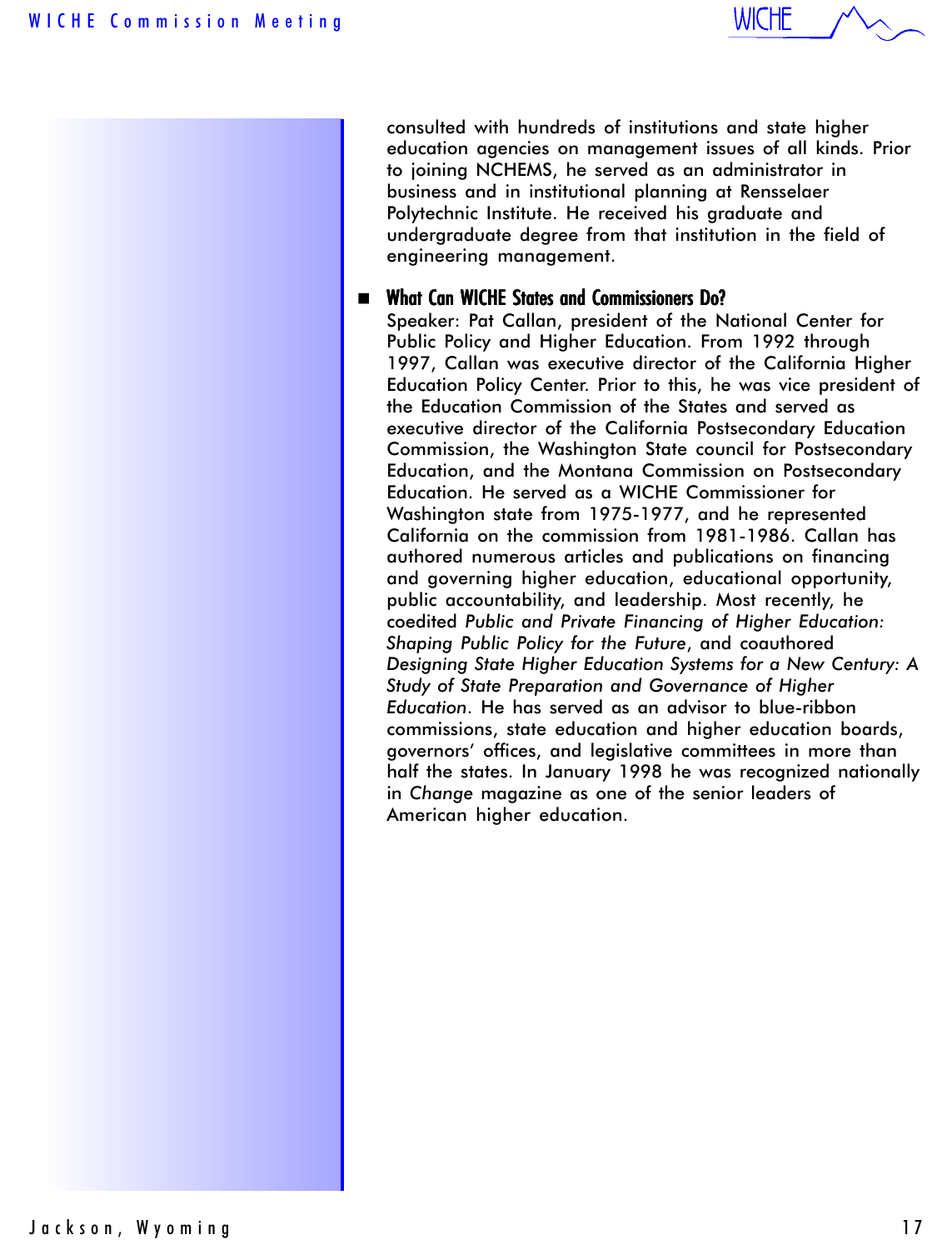

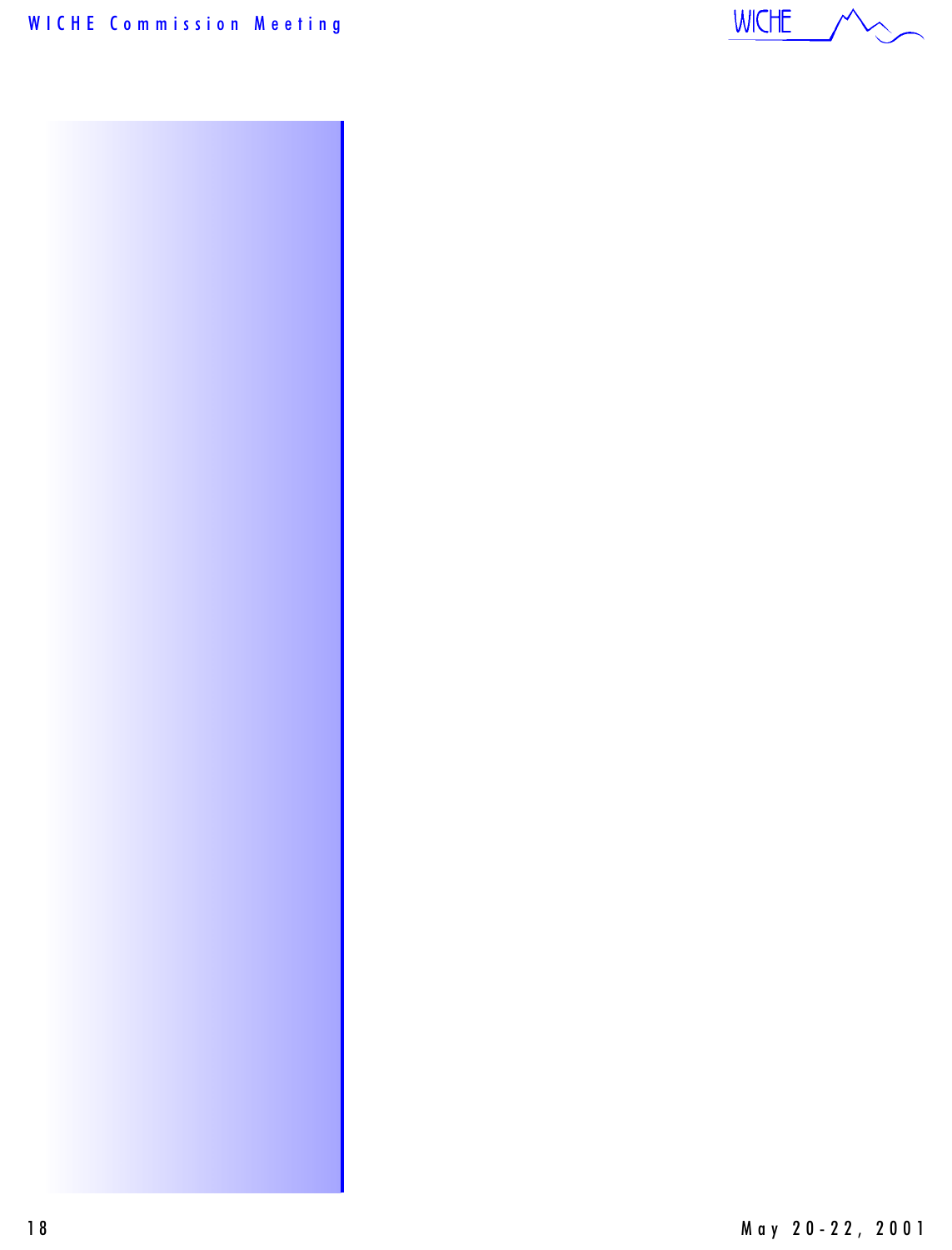

4.30 - 5.30 pm Meet in hotel lobby

#### 5.30 - 8.00 pm

UW NPS Research Center

#### Travel by bus to the University of Wyoming NPS Research Center

#### Dinner at the University of Wyoming's National Park Service Research Center (near Jackson Lake Lodge)

The University of Wyoming's National Park Service Research Center operates a field station in Grand Teton National Park, 65 km. north of Jackson, Wyoming. The research station provides scientists with abundant opportunities to research and observe the diverse aquatic and terrestrial environments of Grand Teton and Yellowstone National Parks, Bridger-Teton and Targe National Forest, and the Teton Wilderness. The center also sponsors seminars and courses, and has housing for up to 50 researchers, as well as laboratories, a darkroom, seminar rooms, and a library.

#### Wyoming Higher Education

Speaker: Phil Dubois, president of the University of Wyoming, was appointed to the post in 1997. During his tenure at UW, Dubois has worked to strengthen ties between the university and constituent groups throughout the state, visiting each of Wyoming's 23 counties to listen to people's views on the university and forging critical relationships with community and legislative leaders. He has also developed a comprehensive academic plan for the university and strengthened the university's contributions to state economic development, establishing partnerships with the Wyoming Business Council and creating a technology transfer center, the Wyoming Research Products Center. Dubois came to UW from the University of North Carolina at Charlotte, where he served as professor of political science and vice chancellor for academic affairs. Previous to this, he taught political science at UC Davis. He earned a bachelor's degree in political science from the University of California, Davis, and master's and doctoral degrees in political science from the University of Wisconsin, Madison.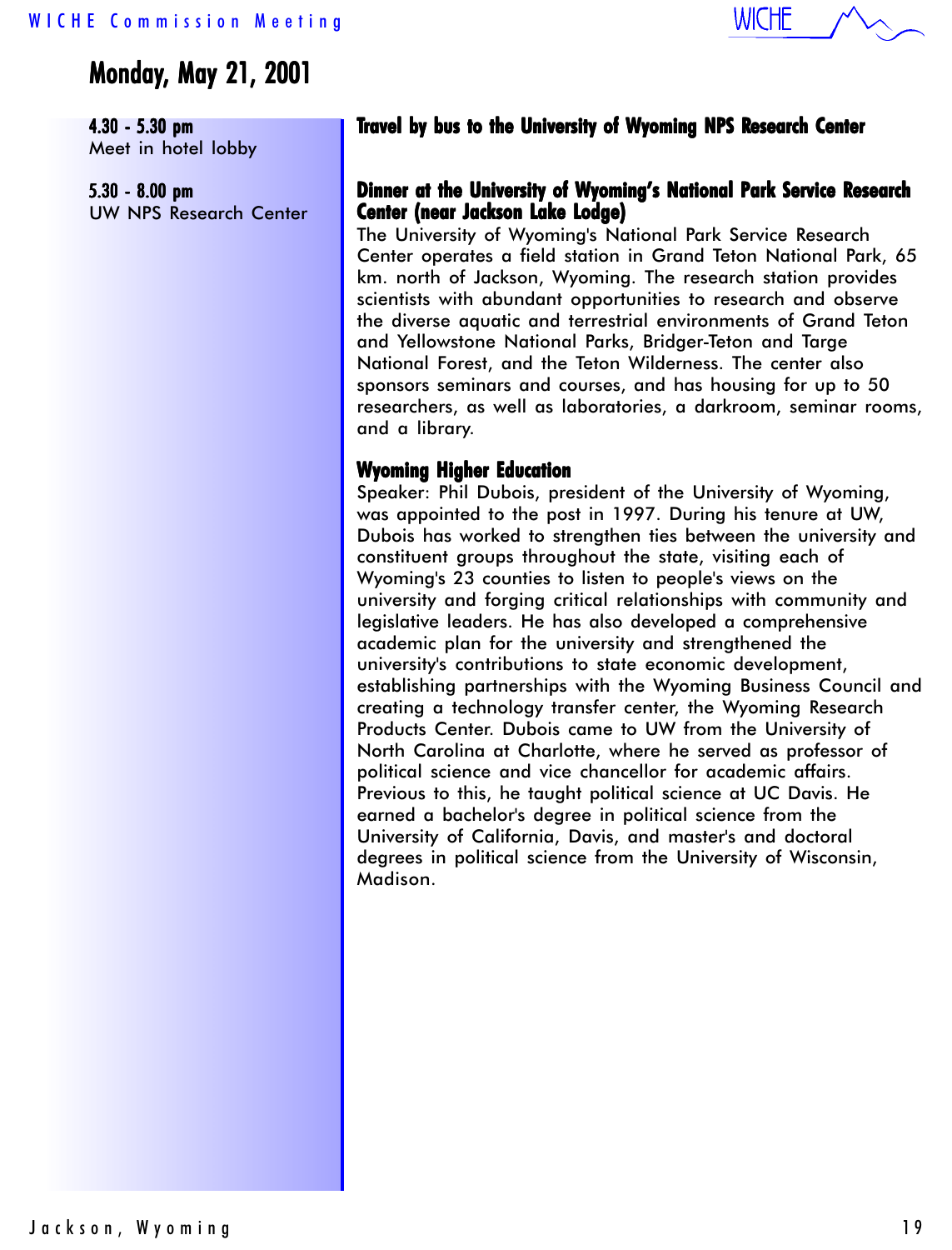

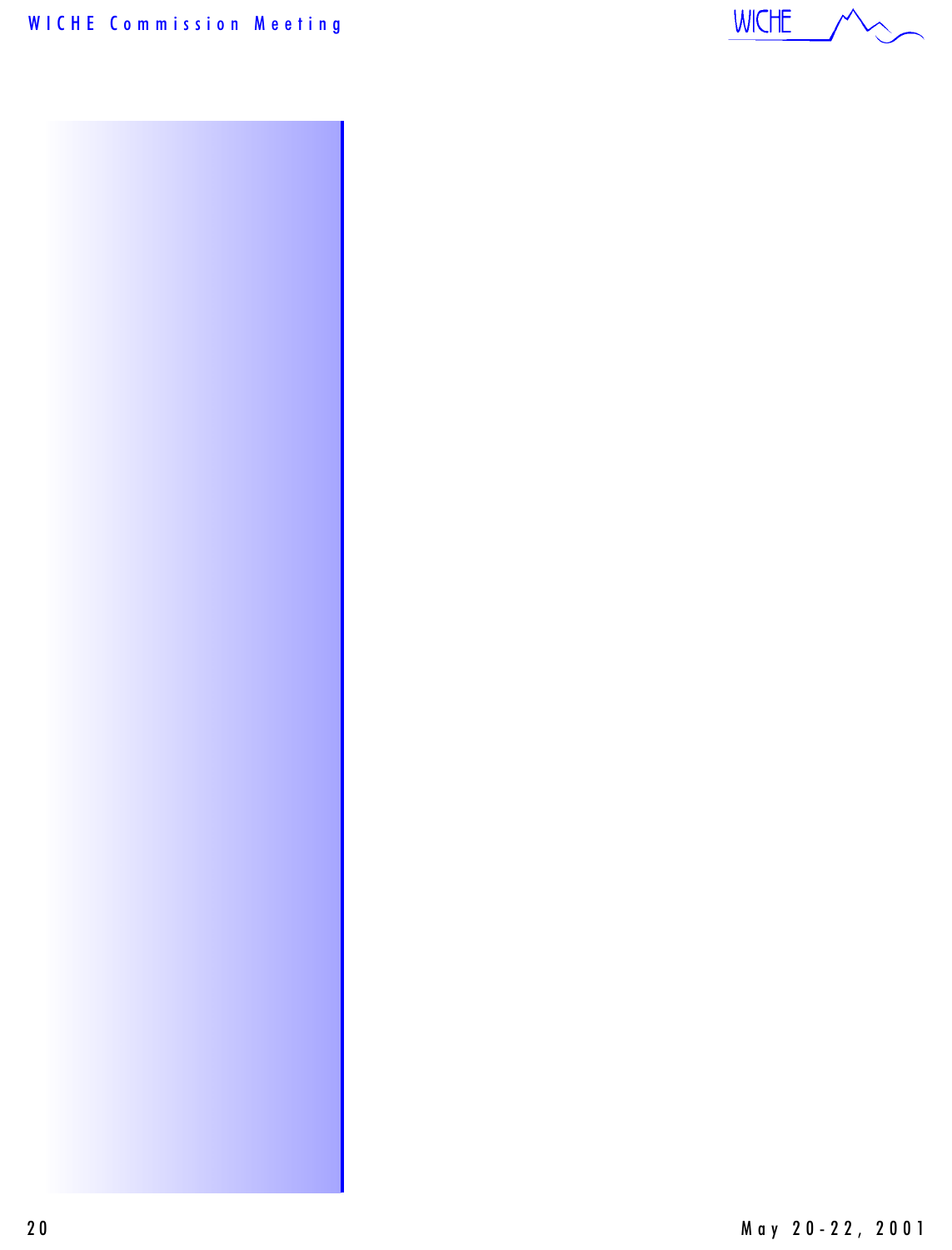

## **Tuesday, May 22, 2001**

8.30 am - 10.00 am Pavilion/Exhibit Hall

#### Technology Costing Methodology – The Camel's Nose Under the Tent

#### $\blacksquare$  Introduction

Speaker: David Longanecker

The Technology Costing Methodology (TCM) project was conducted by the Western Cooperative for Educational Telecommunications (WCET) under two grants from the Fund for the Improvement of Postsecondary Education (FIPSE). The TCM project's intriguing findings are not only helping us to better understand the costing of various modes of technology-mediated instruction, they're also shedding light on the costing of traditional, face-to-face instruction. The first FIPSE-funded project (fall 1998 through 2001) focused on developing tools for assessing the costs of technology-mediated instruction and resulted in a handbook for program developers and managers, a casebook describing the state case studies, and a tabulator that provides a computer-based process for estimating instructional costs. The second FIPSE project, which began in October 2000, focuses on the policy implications of the findings from the previous project. Dennis Jones, president of NCHEMS (see biographical information under Tab 6) consulted extensively with WCET on this project. Dennis will describe the implications for state and institutional policy of the findings of our work thus far.

Speaker: Dennis Jones, president of the National Center for Higher Education Management Systems (NCHEMS)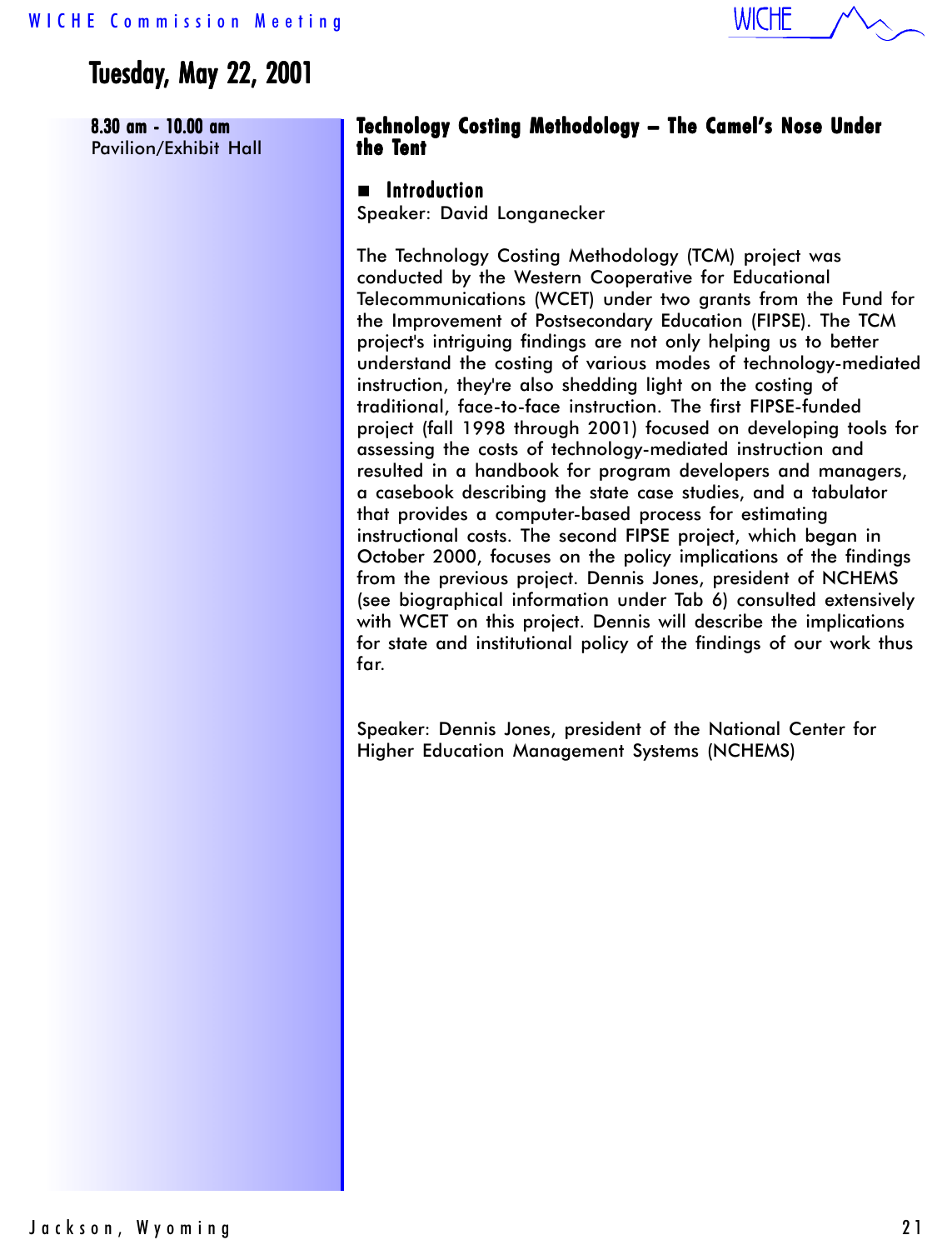

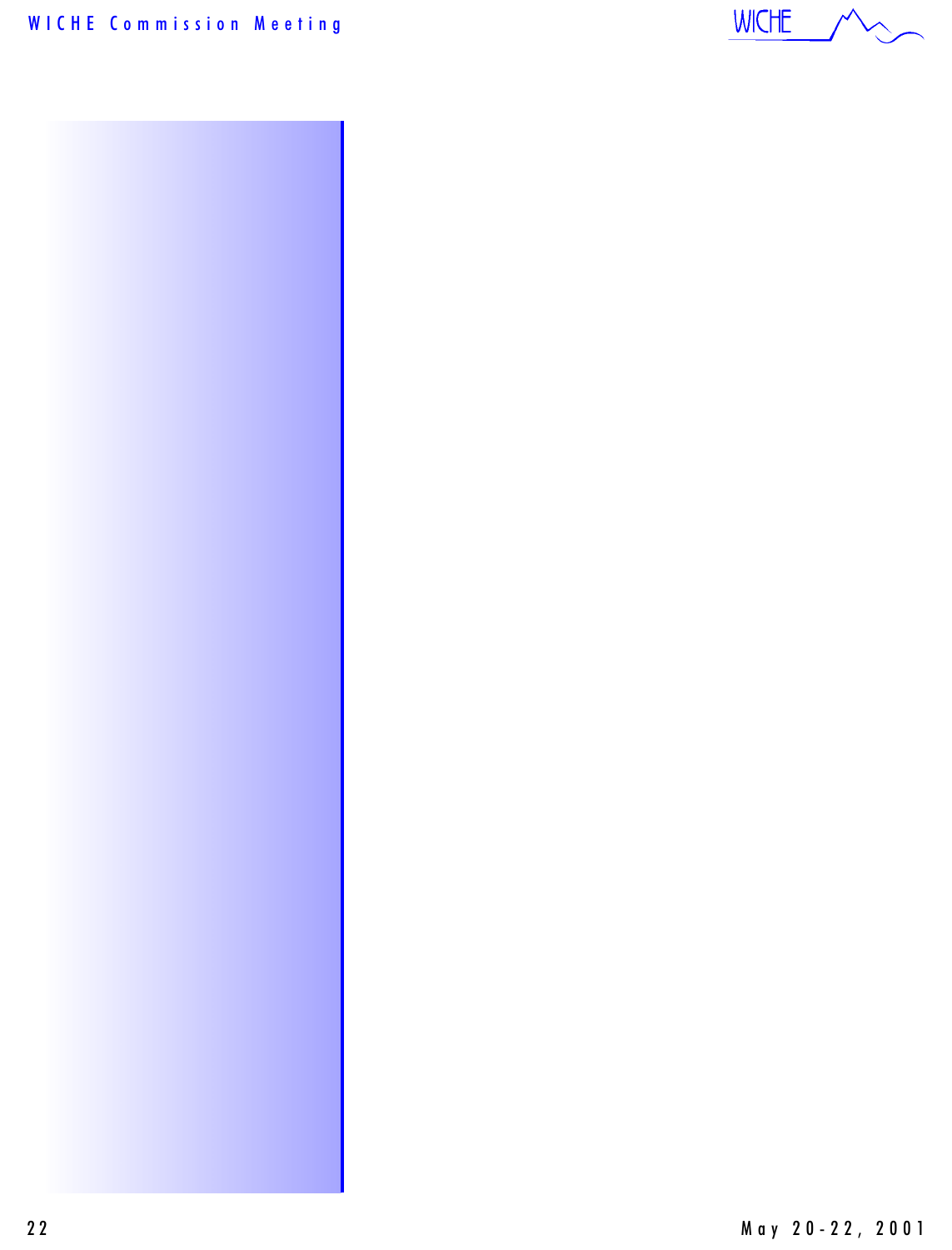

## **Tuesday, May 22, 2001**

10.30 am - 1.00 pm Pavilion/Exhibit Hall

#### **Committee of the Whole**

#### Agenda

- Report of the Chair
- Report of the Executive Director to include:
	- **Program Updates** 
		- Mental Health
		- Western Cooperative for Educational **Telecommunications**
		- Consortium on North American Higher Education (CONAHEC)
		- Northwest Academic Forum (NWAF)
- Report of the Executive Committee
- Report of the Issue Analysis and Research Committee
- Report of the Programs and Services Committee
- Report of the Benefits Committee

#### **Action Items**

WICHE A November Minutes **Action** Item



Workplan 2002



Fiscal Year 2002 Salary and Benefits Recommendations

Wiche

 $\frac{MICTE}{Action$  *Hem* | Fiscal Year 2002 Budget

**Meeting evaluation (form)** 

**Other business** 

**Adjournment**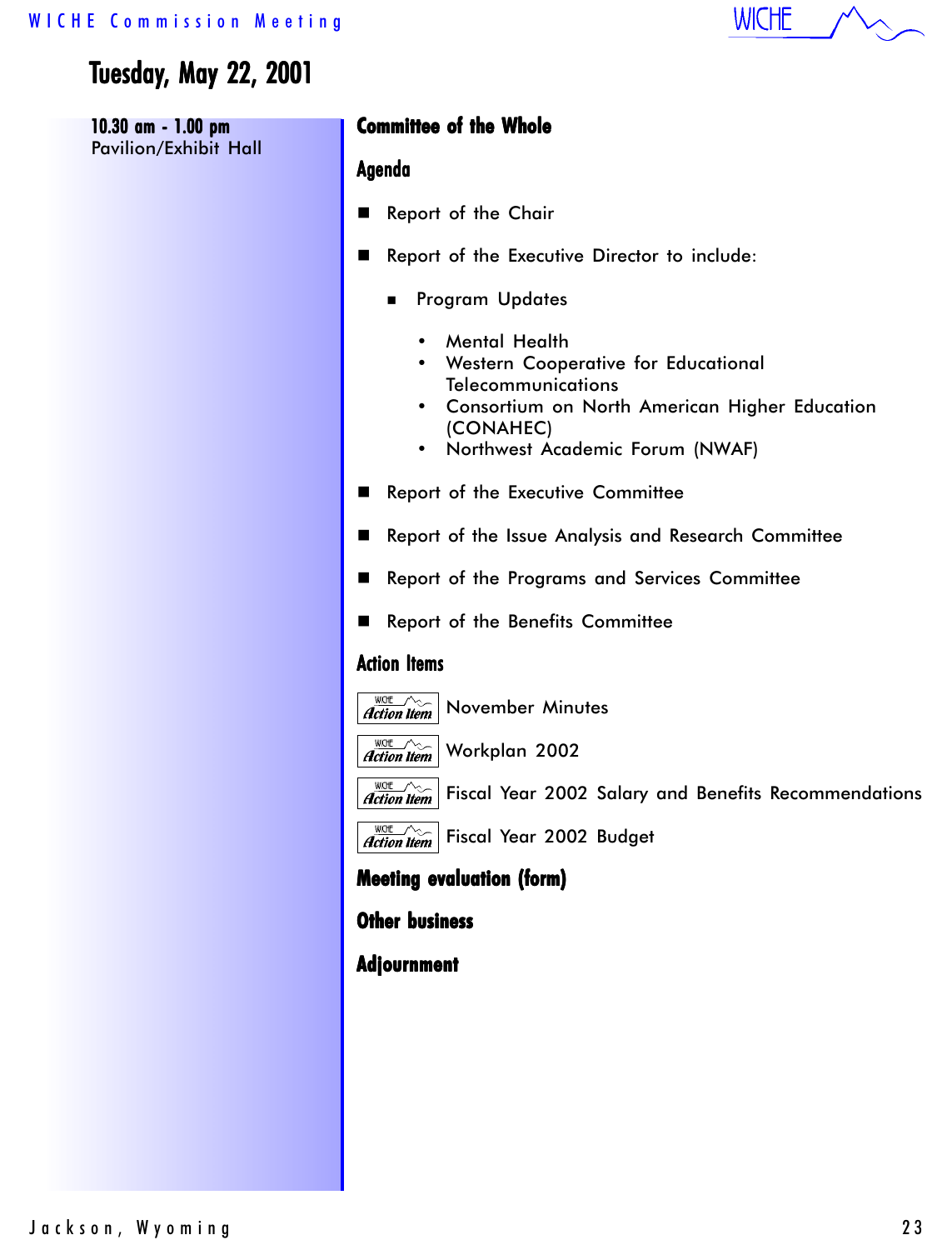

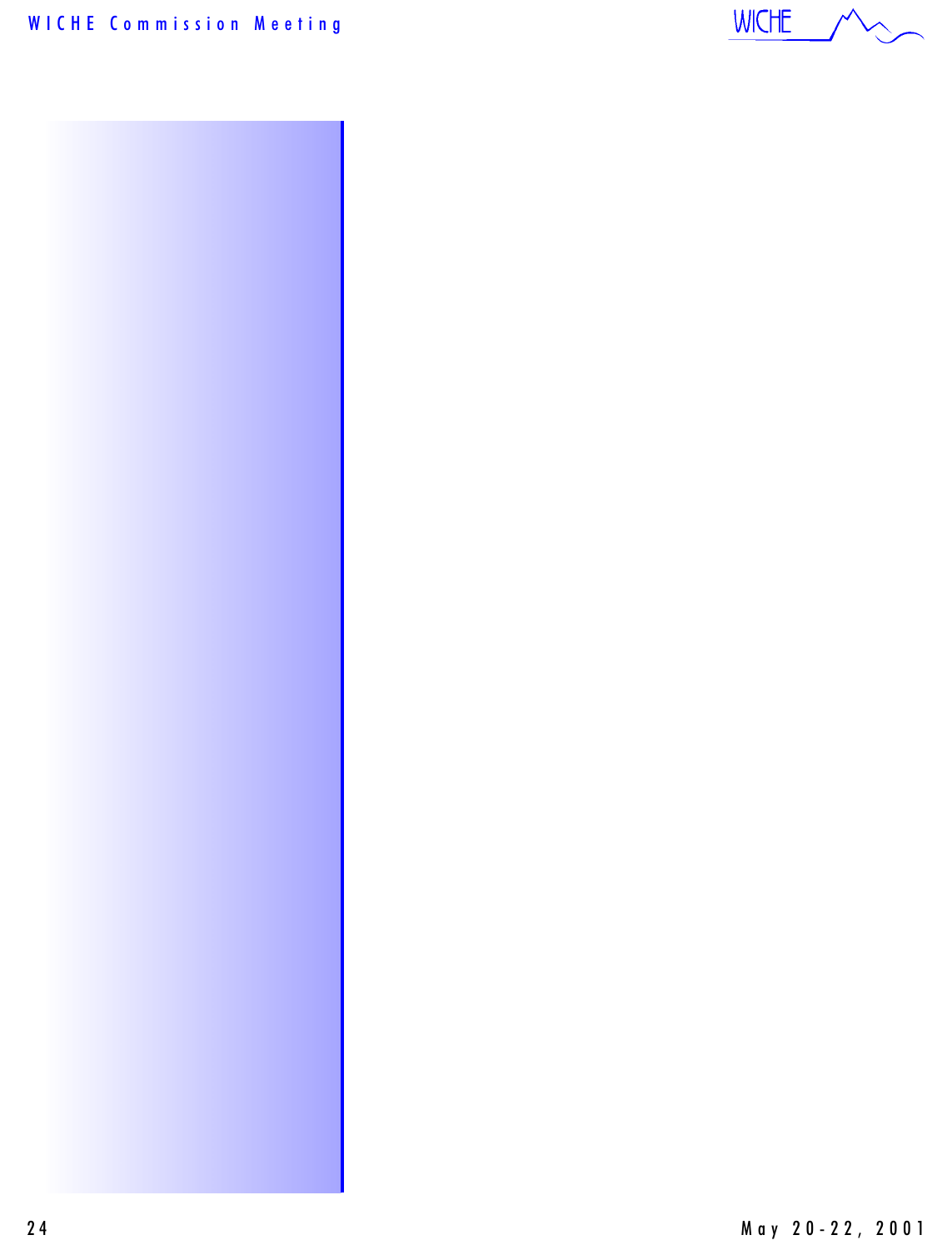

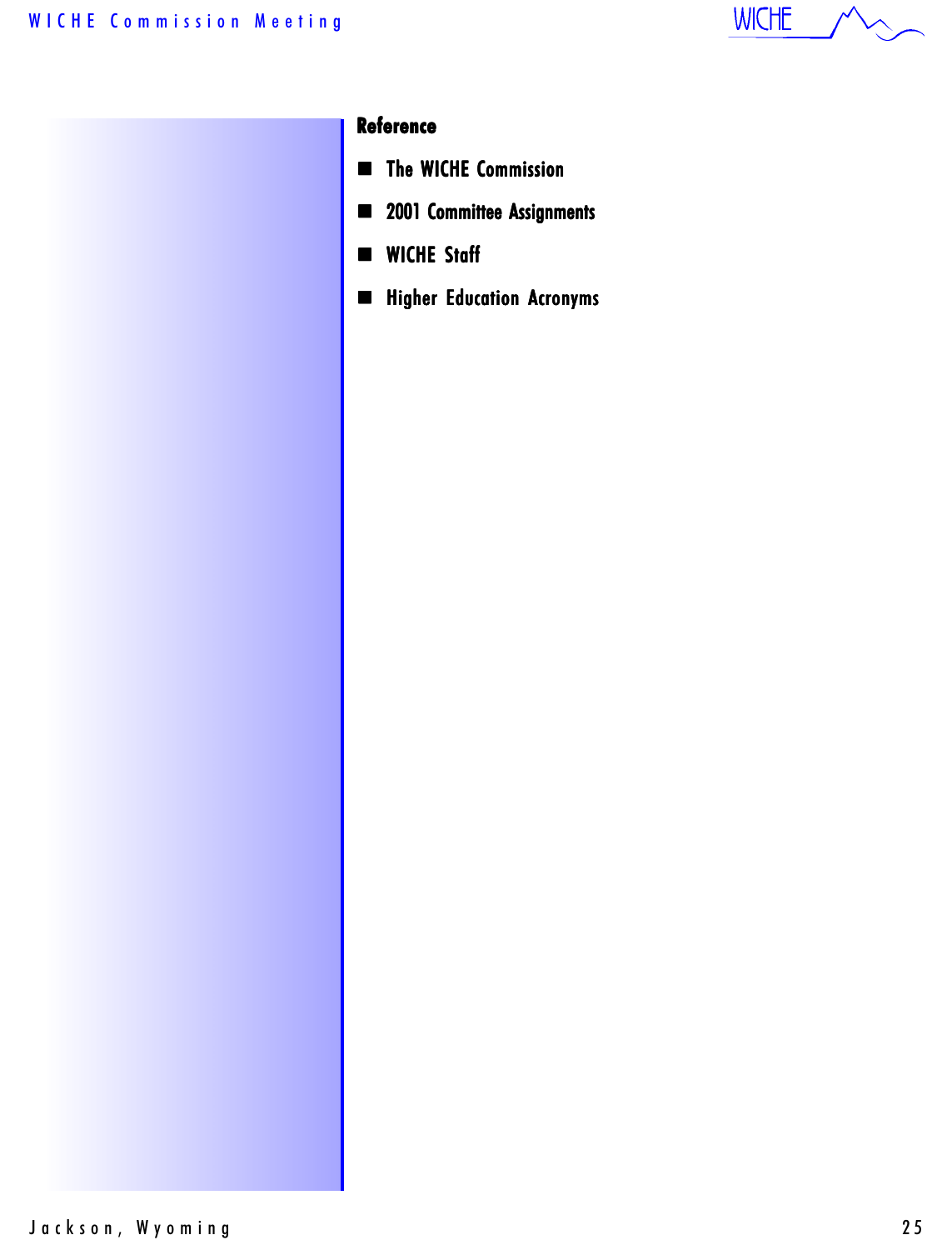